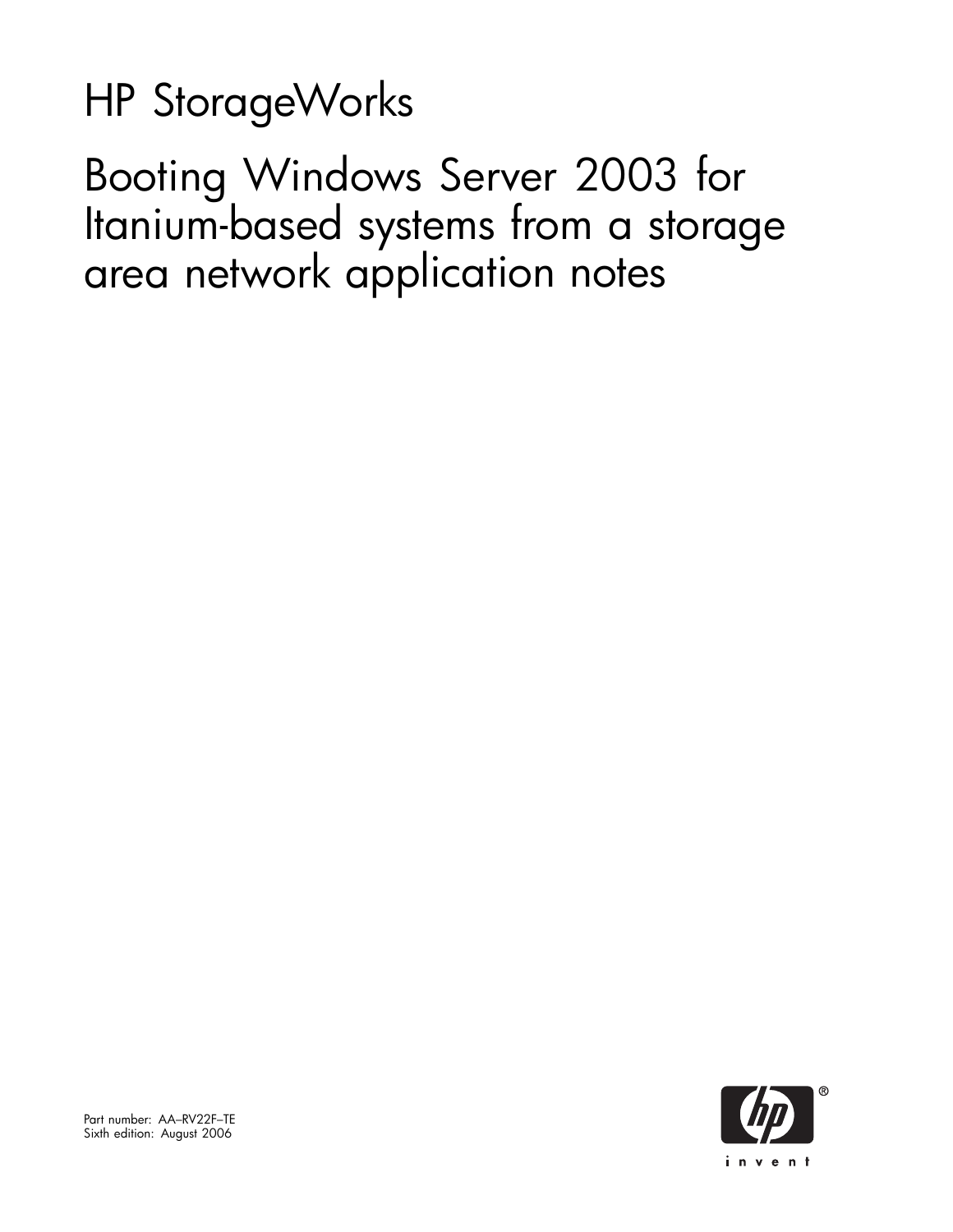#### Legal and notice information

© Copyright 2006 Hewlett-Packard Development Company, L.P.

- © Copyright 2006 Emulex Corporation.
- © Copyright 2006 QLogic Corporation.

The information contained herein is subject to change without notice. The only warranties for HP products and services are set forth in the express warranty statements accompanying such products and services. Nothing herein should be construed as constituting an additional warranty. HP shall not be liable for technical or editorial errors or omissions contained herein.

Intel and Itanium are trademarks or registered trademarks of Intel Corporation or its subsidiaries in the United States and other countries.

Microsoft, Windows, and Windows Server are U.S. registered trademarks of Microsoft Corporation.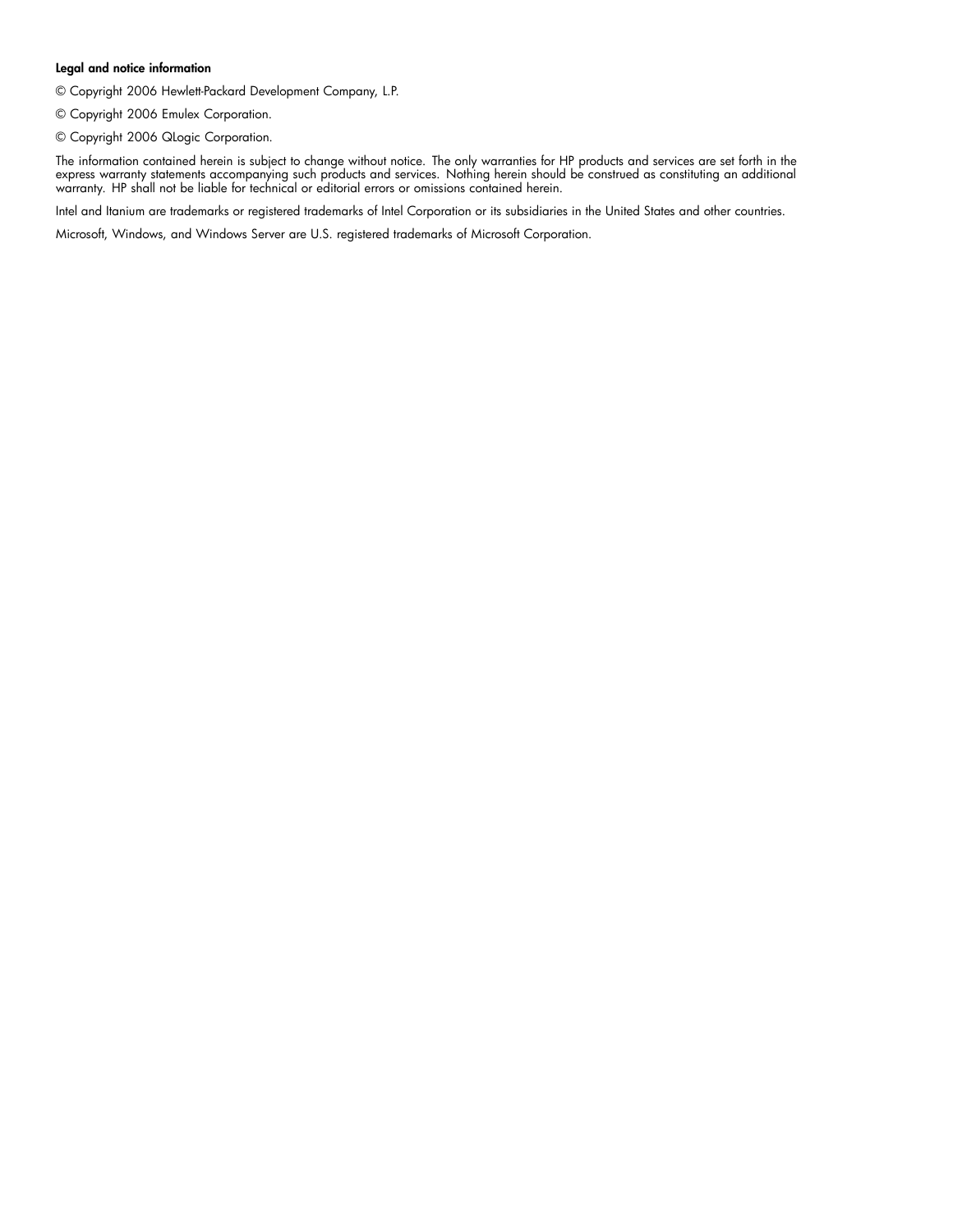## About this document

These application notes describe storage area network (SAN) boot setup procedures on Windows® Server™ 2003 for Itanium®-based systems for specific software solutions, Fibre Channel host bus adapter (HBA) firmware versions, and Extensible Firmware Interface (EFI) driver versions.

For the latest version of these application notes and other documentation, see the HP storage web site http://h18006.www1.hp.com/storage/saninfrastructure.html.

## Application notes information

These application notes contain the following major topics:

- Introduction, page 2
- Required hardware and software, page 2
- Restrictions, page 3
- Prerequisites, page 5
- Storport miniport driver support for boot from SAN configurations, page 12
- Setting up the server, page 14
- Updating the HBA firmware and EFI driver, page 15
- Installing the operating system, page 19

## Intended audience

This document is intended for customers who are familiar with:

- Enterprise Virtual Arrays (EVAs)
- Modular Smart Arrays (MSAs)
- XP Disk Arrays (XP)
- Windows Server 2003 for Itanium-based systems
- HBAs
- Switch zoning and configuration
- HP Integrity servers

## Accessing future product updates

HP strongly recommends that customers sign up online using the Subscriber's Choice web site http://www.hp.com/go/e-updates.

- Subscribing to this service provides you with e-mail updates on the latest product enhancements, newest versions of drivers, and firmware documentation updates, as well as instant access to numerous other product resources.
- After signing up, you can quickly locate your products by selecting **Business support** and then Storage under Product Category.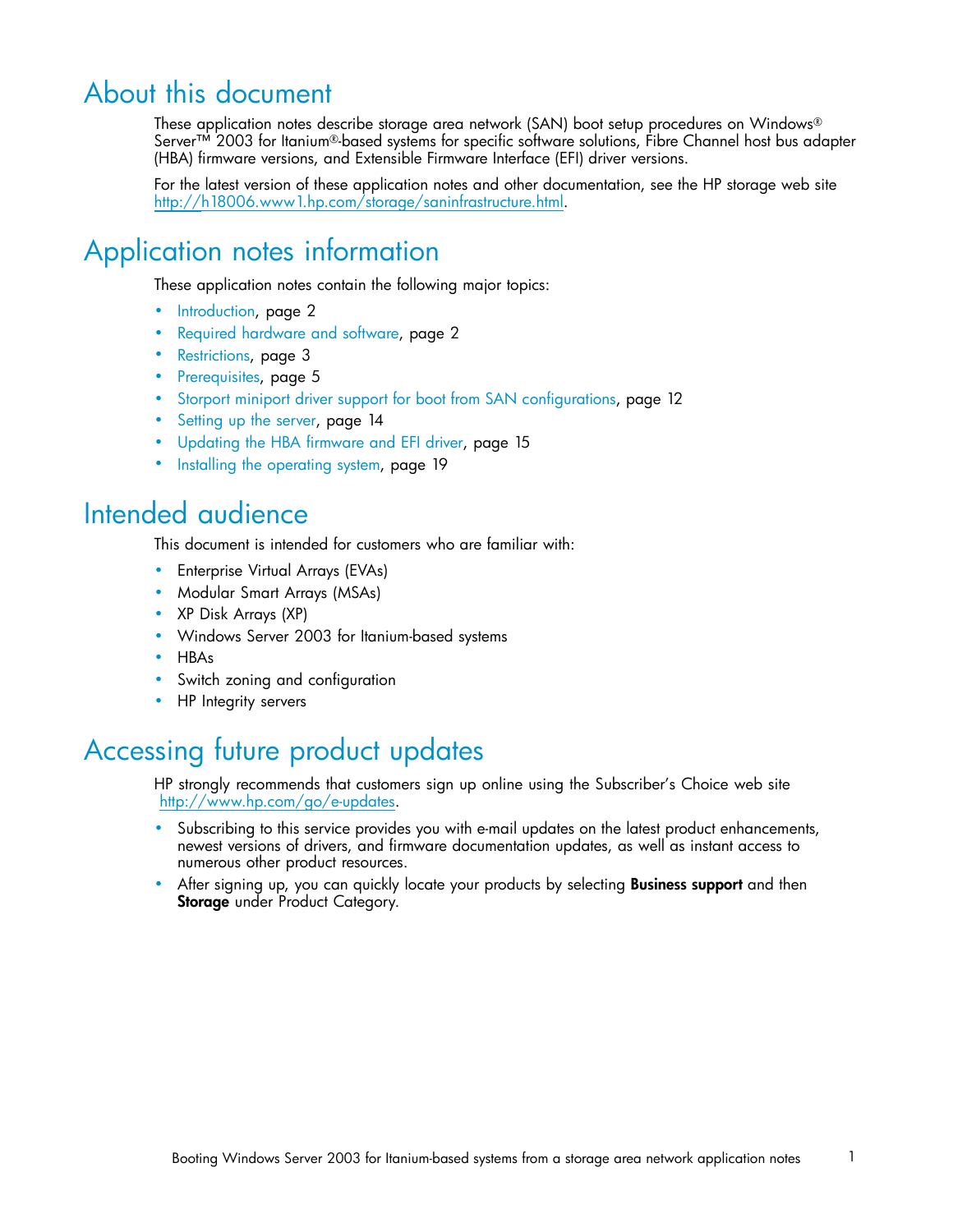## **Introduction**

Traditionally, HP ProLiant servers boot operating systems from internal SCSI and IDE storage devices. With the support of external booting with StorageWorks Fibre Channel HBAs and RAID arrays, customers can optionally eliminate server-based internal boot devices. Booting from an external device decreases downtime through faster server replacement in the event of a server failure.

## Why boot from a SAN?

Booting from the SAN provides:

- Redundant storage paths
- Disaster recovery
- Improved security
- Minimized server maintenance
- Reduced impact on production servers
- Reduced backup time

## Additional information

For detailed information about HBAs, switches, storage arrays, and storage software, go to the following HP web sites:

#### **Table 1**

| <b>Topic</b>             | HP web site                                                       |
|--------------------------|-------------------------------------------------------------------|
| <b>HBAs and switches</b> | http://h18006.www1.hp.com/storage/saninfrastructure.html          |
| Storage array systems    | http://h18006.www1.hp.com/storage/arraysystems.html               |
| Multipathing software    | http://h18006.www1.hp.com/storage/software.html                   |
| Integrity servers        | http://h18004.www1.hp.com/products/servers/platforms/storage.html |

## Storage arrays

This document describes single server, cluster, and multipath-based configurations using:

- EVA —multiple bus failover mode or single path
- MSA
- XP

## Required hardware and software

Table 2 lists the hardware and software required to boot from a SAN.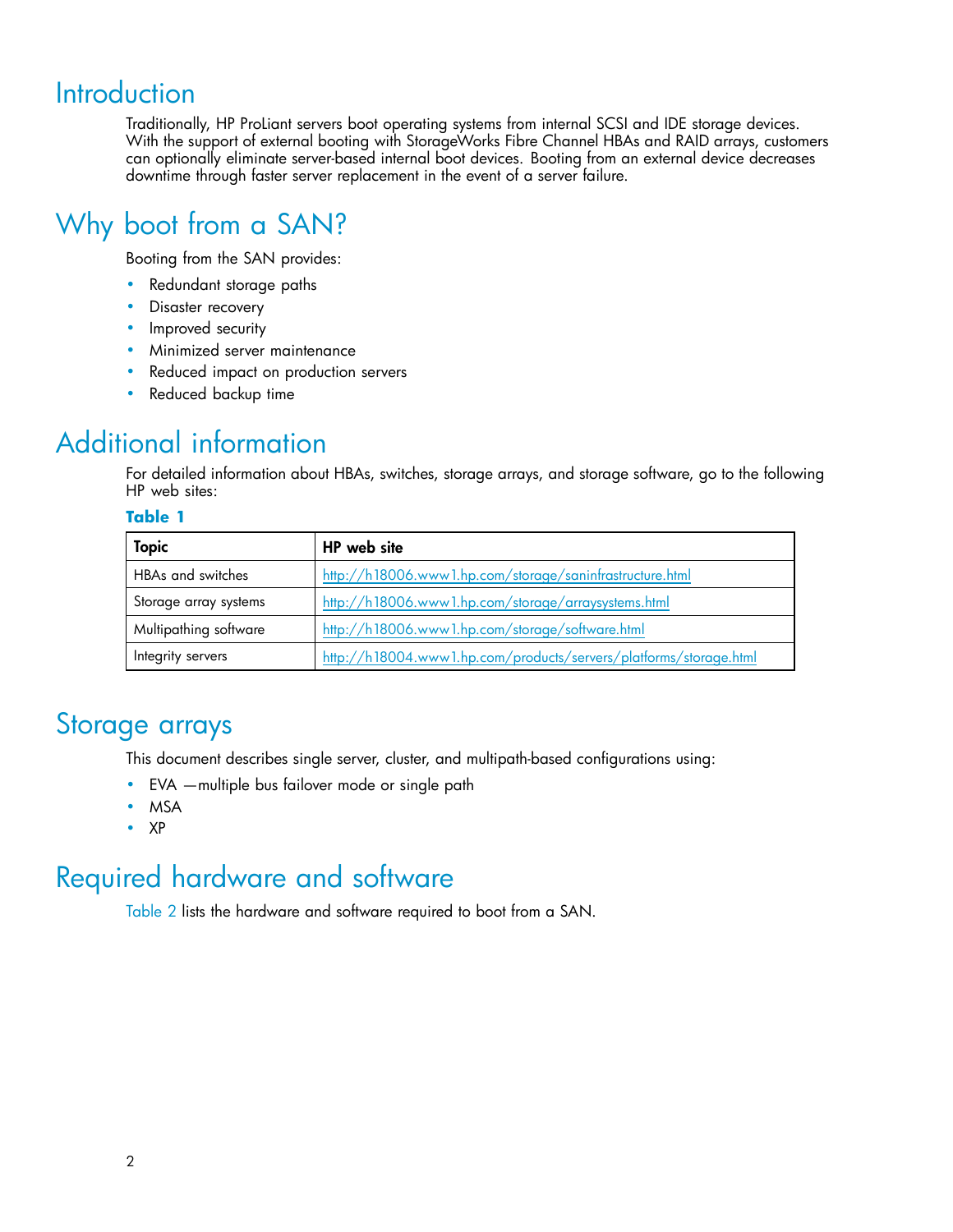| <b>Feature</b>                         | Requirement                                                                                                                                                                                                                                                                                                                                                                                                                                                                                                        |  |  |
|----------------------------------------|--------------------------------------------------------------------------------------------------------------------------------------------------------------------------------------------------------------------------------------------------------------------------------------------------------------------------------------------------------------------------------------------------------------------------------------------------------------------------------------------------------------------|--|--|
| Operating systems                      | Datacenter and Enterprise Editions of:<br>Windows Server 2003 for Itanium-based systems<br>٠<br>Windows Server 2003 with SP1 for Itanium-based systems                                                                                                                                                                                                                                                                                                                                                             |  |  |
| RAID arrays                            | <b>Enterprise Virtual Arrays</b><br>Modular Smart Arrays<br>XP Disk Arrays                                                                                                                                                                                                                                                                                                                                                                                                                                         |  |  |
| <b>Fibre Channel switches</b>          | B-Series, C-Series, and M-Series switch products. See the HP<br>StorageWorks SAN design reference guide on the website<br>http://h18006.www1.hp.com/products/storageworks/san/<br>documentation.html                                                                                                                                                                                                                                                                                                               |  |  |
| Servers                                | All HP Integrity servers are supported. For detailed information, go to<br>http://www.hp.com/products1/integrity/index.html.                                                                                                                                                                                                                                                                                                                                                                                       |  |  |
| Host bus adapters (HBAs)               | AB232A, product number AB232A<br>AB467A, product number AB467A<br>AB466A, product number AB466A<br>A7298A, product number A7298A<br>FC2143, product number AD167A<br>FC2243, product number AD168A<br>FC1143, product number AB429A<br>FC1243, product number AB379A<br>FC1142, product number AE311A<br>FC1242, product number AE312A<br>For the latest firmware, driver, BIOS, and EFI ver-<br>sions and information, go to the HP storage web site<br>http://h18006.www1.hp.com/storage/saninfrastructure.html. |  |  |
| Extensible Firmware Interface<br>(EFI) | Emulex EFI-Based Setup Utility (ESBU)-3.11 a4<br>Emulex EFI firmware-5.01 a8<br>HP Smart Setup Media 4.00 or later                                                                                                                                                                                                                                                                                                                                                                                                 |  |  |

#### **Table 2 Required hardware and software**

## **Restrictions**

This section describes:

Operating system restrictions, page 3

Clustered server restrictions, page 4

SCSIPORT miniport driver restrictions, page 4

Storport miniport driver restrictions, page 4

Standalone server restrictions, page 4

### Operating system restrictions

The following operating system restrictions apply:

• Microsoft® Windows operating systems require a unique, dedicated disk for booting. Therefore, each server connected to a RAID array must have its own disk, or LUN (logical unit number), dedicated solely for booting and operating system files. Data can be allocated across both the boot disk and the remaining disks. Booting from array-based disk partitions is possible.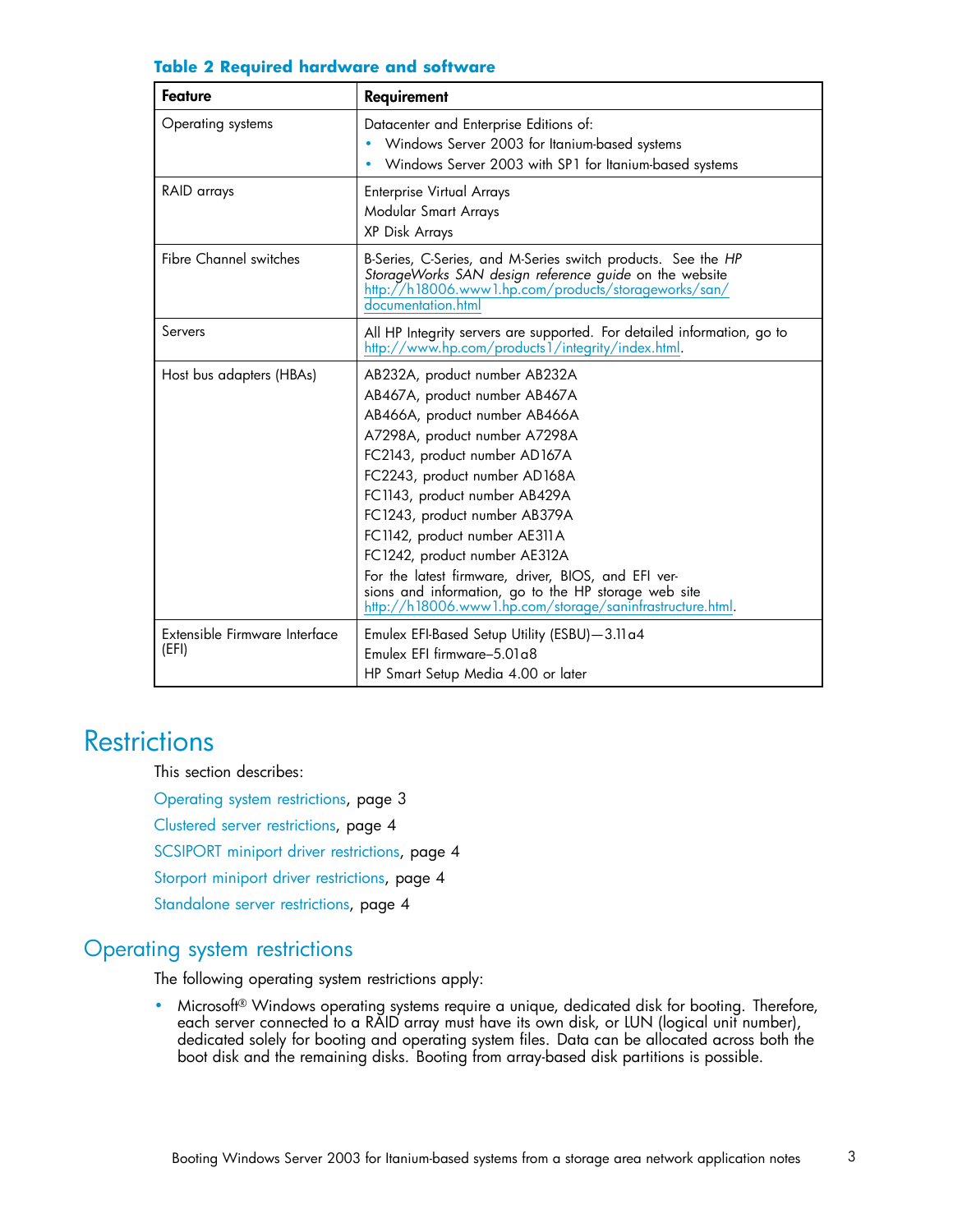### **EX NOTE:**

The memory paging system requires fast access to the  $pagefile$ . sys file. In some cases, in SAN environments with heavy I/O loads, the access request for moving information to or from the paging file may be delayed. This can cause the operating system to halt, requiring a reboot to recover. Microsoft recommends that if paging errors occur, page files should be relocated to disks that are built into the server using its internal data paths. See the following Microsoft article for additional recommendations related to booting from a SAN: http://support.microsoft.com/default.aspx?scid=kb;EN-US;q305547.

• For Windows Server 2003, a crash dump file will not be generated if, at the time of a system crash, the active path to the system drive is different from the active path established when the system was turned on. To ensure that a crash dump is created, restore the path that was the active path at boot time as soon as possible after the failure, and make it the active path. For detailed information, see the Crash Dump File Creation section in http://download.microsoft.com/download/f/9/7/ f9775acc-baa6-45cc-9dec-b82983705620/Boot%20from%20SAN%20in%20Windows.doc.

### Clustered server restrictions

This section describes clustered server restrictions for SCSIPORT and Storport miniport drivers.

### SCSIPORT miniport driver restrictions

The following SCSIPORT miniport driver restrictions apply:

- Microsoft requires that Microsoft Cluster Servers (MSCS) keep boot disks and shared storage paths on separate data paths. See the article on the Microsoft web site http://support.microsoft.com/default.aspx?scid=kb;en-us;305547.
- These configurations require a minimum of four HBAs.

### Storport miniport driver restrictions

The following Storport miniport driver restrictions apply:

- For Storport miniport driver restrictions, see the following Microsoft articles:
	- To properly set up MSCS, see "Cluster is formed by using a local quorum resource after a cluster setup failure in Windows Server 2003," available on http://support.microsoft.com/?kbid=888160.
	- For boot from SAN and MSCS configurations on Windows Server 2003 systems, see "The updated Storport storage driver, version 5.2.3790.2494, is available for Windows Server 2003," available on http://support.microsoft.com/kb/903081 and "How to add a registry value to a Windows Server 2003-based computer that you start from a SAN so that the startup disk, the pagefile disks, and the cluster disks that are all on the same SAN fabric," available on http://support.microsoft.com/kb/886569/en-us.
- To avoid improper modification of the registry, use the Boot from SAN Cluster Registry Update utility to add the ManageDisksOnSystemBuses key. Download the utility (BFSCLRegUp.exe) from http://h18006.www1.hp.com/storage/saninfrastructure.html.
- A minimum of two HBA ports per host is required for any High Availability (HA) configurations.

### Standalone server restrictions

In a standalone server environment, an HBA port can share boot and data paths.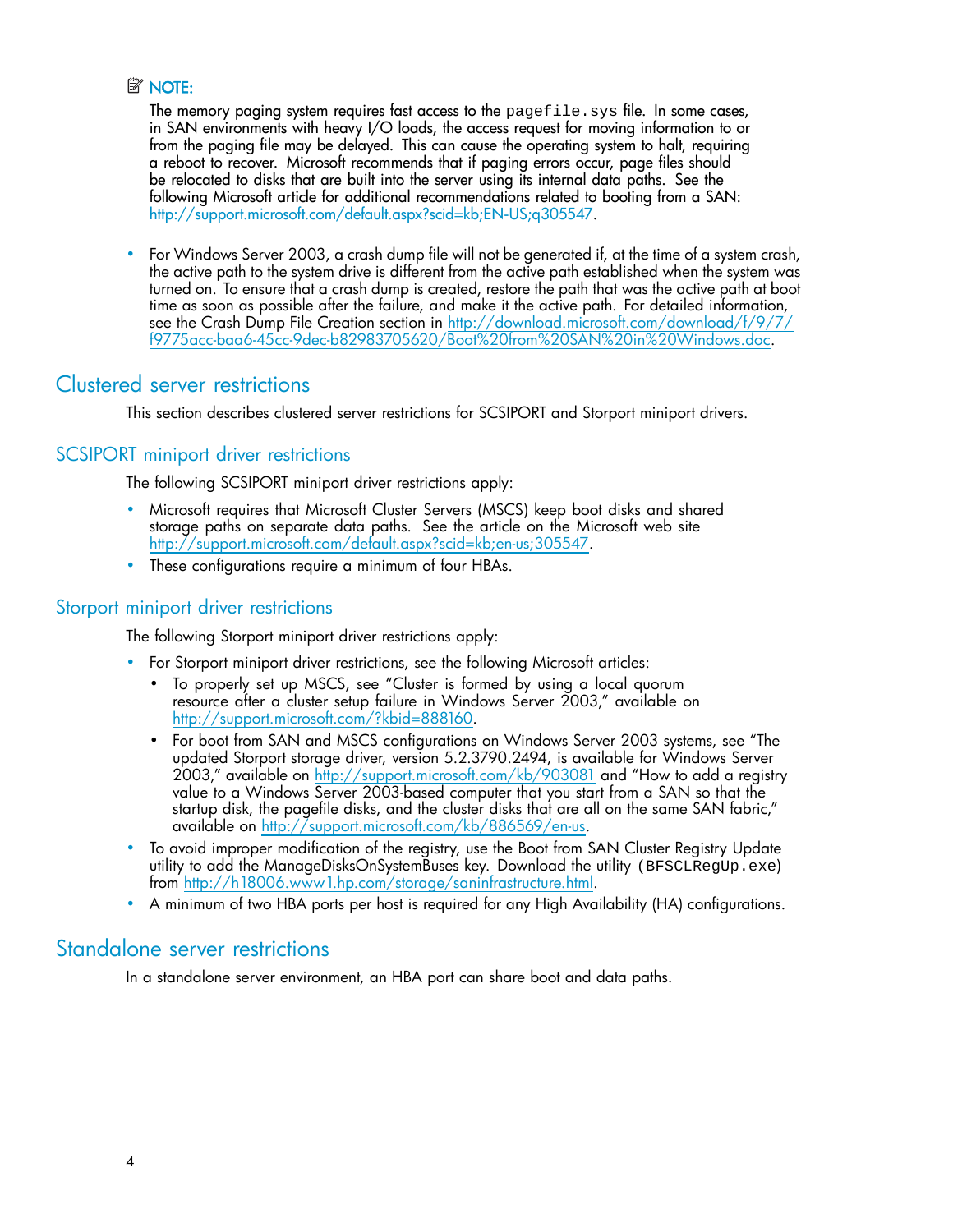## Server replacement in the event of a server failure

You must retain the HBAs to ensure that the replacement server hardware components are identical to the ones you are replacing. Place each HBA in the PCI slots of the new server in the same order as they were placed in the old server.

If you are using an internal disk for your paging file system, move this disk to the replacement server. You can also use a new disk, but you must format it and manually reset the paging to that disk.

## **Prerequisites**

The following procedures are not described in detail in this document. However, they must be performed before performing the boot setup procedures.

RAID arrays , page 5

Working with boot disk partitions, page 5

Switch-based zoning, page 6

### RAID arrays

Perform the following for EVA, MSA, and XP arrays:

- Verify that all existing storage units (virtual disks) have the proper access settings.
- With switch-based configurations, if zoning is enabled, check the switch to ensure there are no zoning conflicts.

## Working with boot disk partitions

Before creating a boot disk, you must start with a clean, unpartitioned virtual disk. Perform the following procedures:

- Create a LUN that is at least 32 GB.
- If you plan to set up booting from a RAID array that has other virtual disks attached to other servers, be aware that when you are setting up booting for the new server, the installation program displays a list of partitions available for loading the operating system. The display contains a disk for every controller port accessible by the HBA. Although it may appear that there is more than one virtual disk available for booting, there is only one virtual disk available.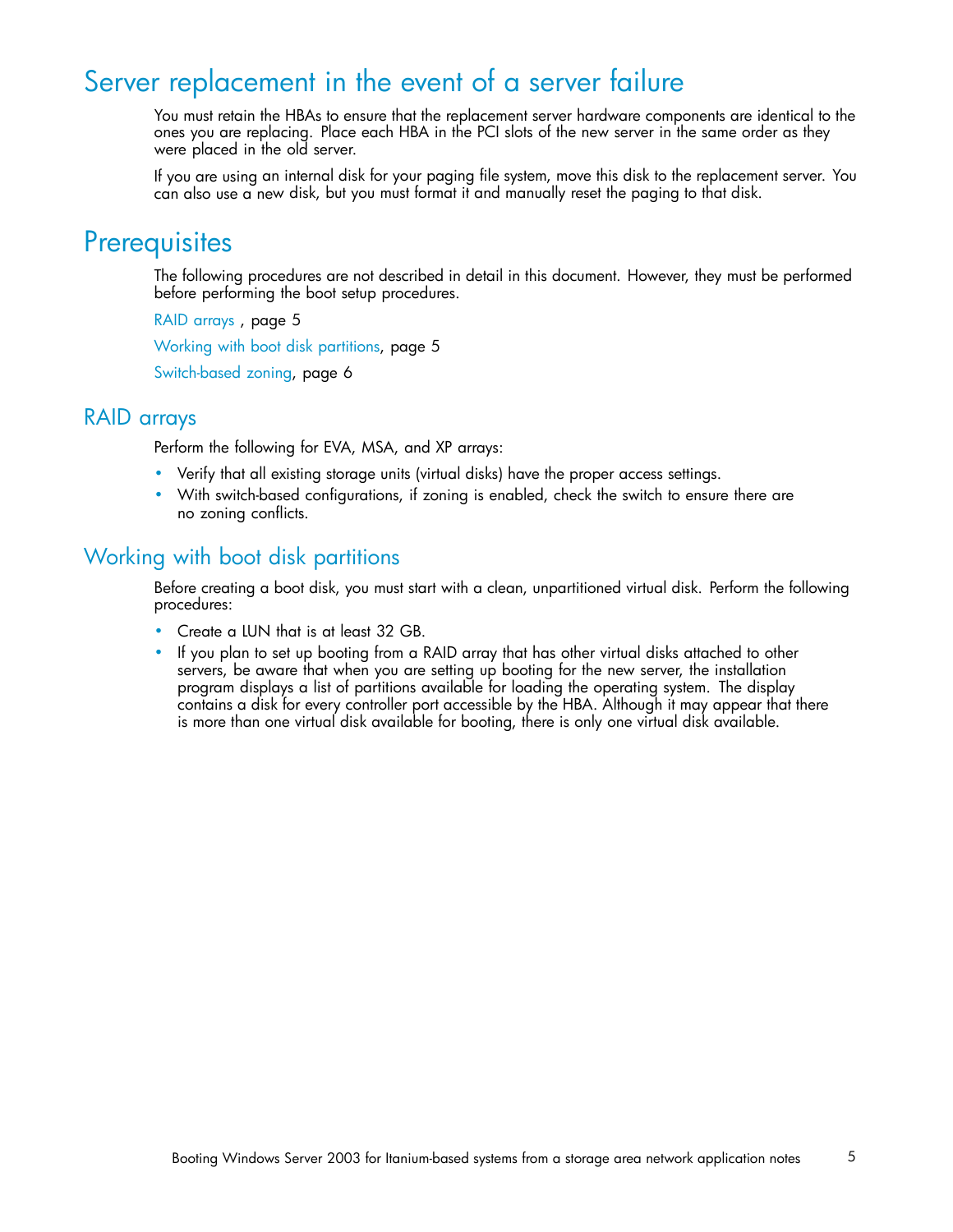## Switch-based zoning

You must be familiar with switch-based zoning. For information about zoning for your environment, see your switch's installation guide.

### Setting up switch zoning

You must set up switch zoning as part of your configuration. See the figures in "Cabling options for single-channel HBAs" on page 6 and "Cabling options for dual-channel HBAs" on page 9.

#### Setting up initial zoning

- **1.** Create a zone using the world wide name (WWN) or switch port number that includes the boot HBA port and the controller port.
- **2.** Enable the zone.

### Finalizing zoning

- **1.** Modify the initial zone to include the second controller port.
- **2.** Create a zone in the second fabric to include the secondary boot HBA port and the two remaining controller ports.

### Cabling options for single-channel HBAs

SAN boot is supported in the zoned single-channel HBA configurations, as shown in Figure 1 through Figure 6.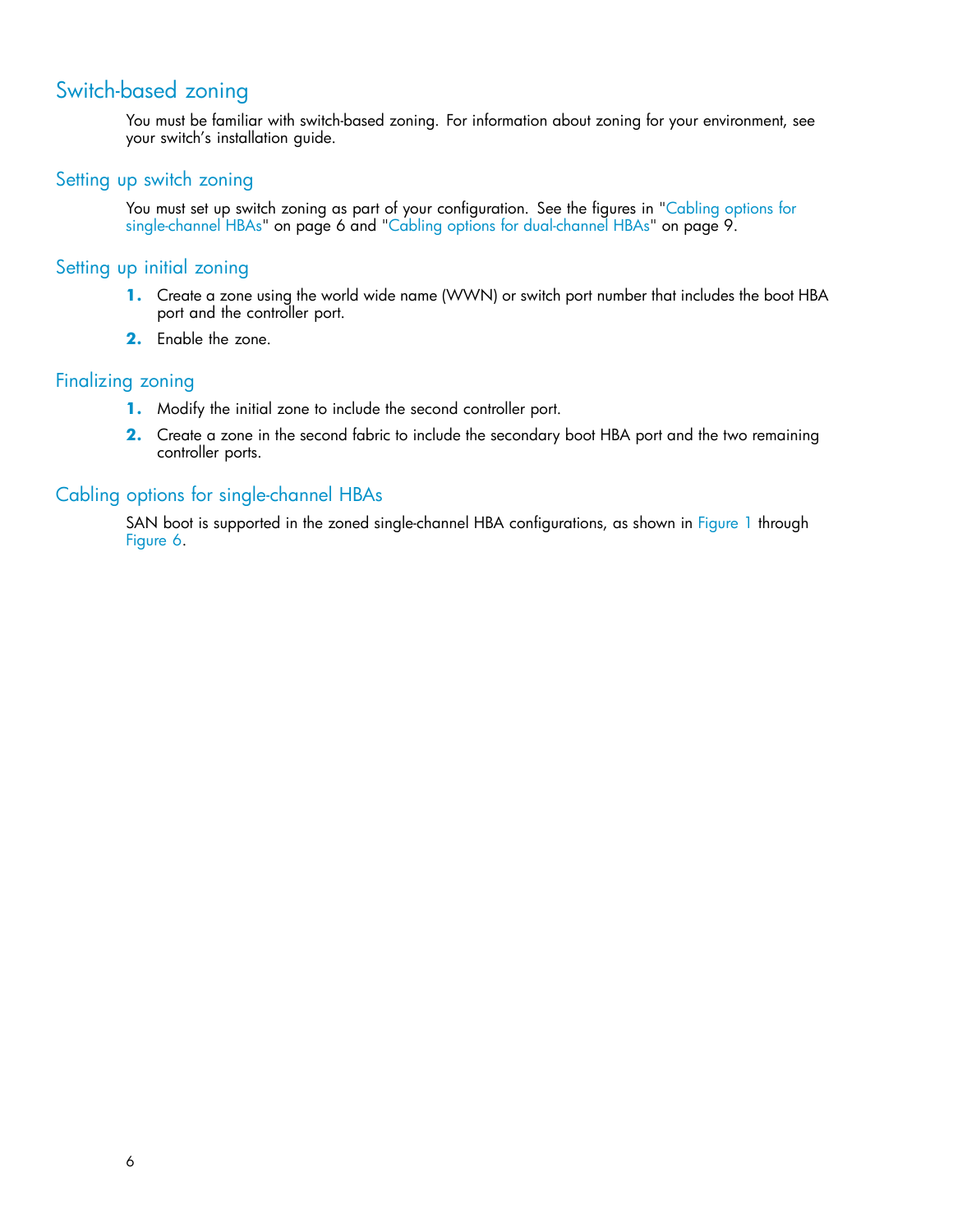

#### **Figure 1 Single server, two single-channel HBAs, one switch, straight-cable storage configuration**



#### **Figure 2 Single server, two single-channel HBAs, one switch, cross-cable storage configuration**



#### **Figure 3 Single server, one HBA, one switch configuration**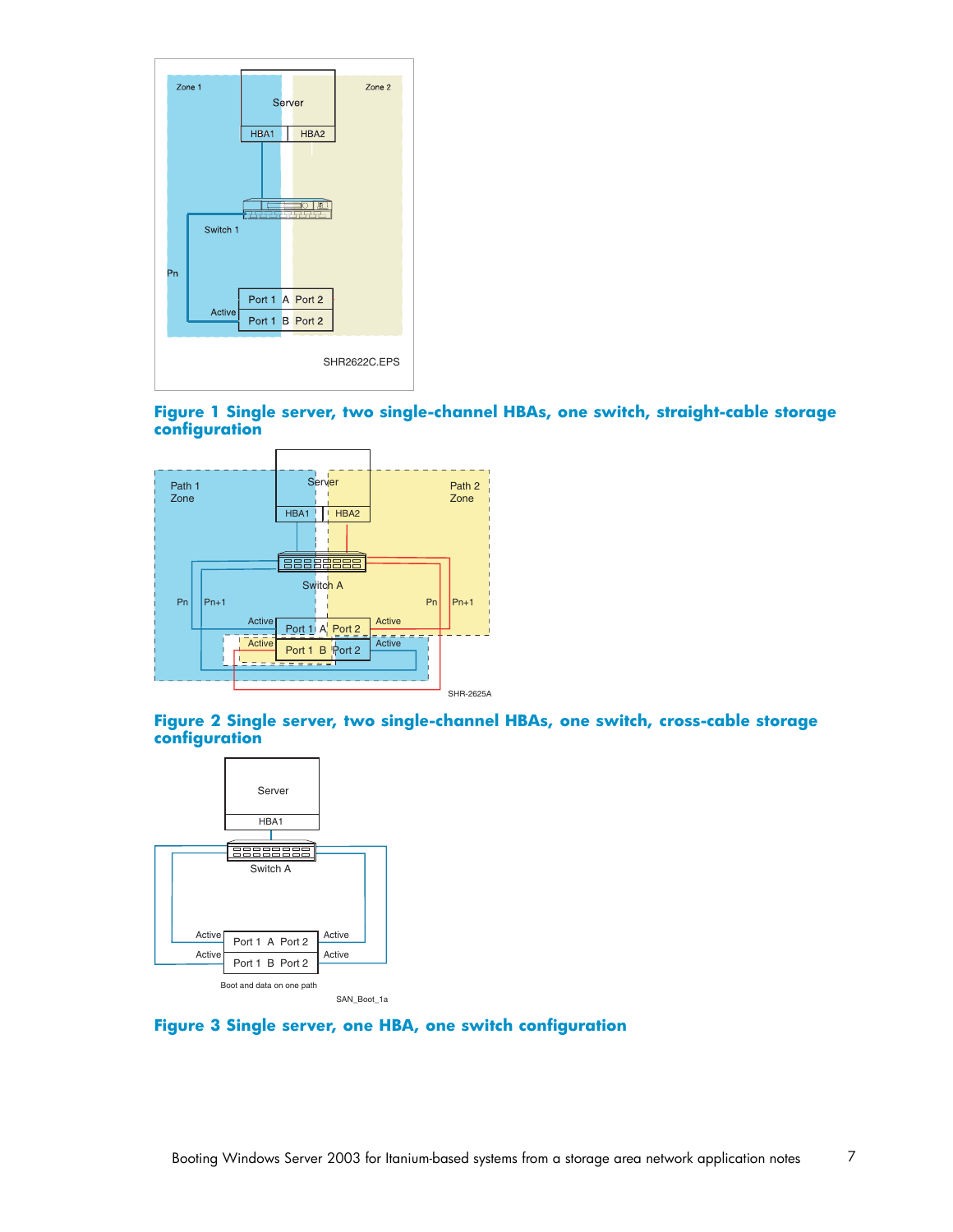The configurations shown in Figure 4 and Figure 5 support SCSIPORT or Storport miniport drivers.



SHR-2631B

**Figure 4 Single server, two single-channel HBAs, two switches, straight-cable HA storage configuration**



SHR-2427D

**Figure 5 Single server, two single-channel HBAs, two switches, straight-cable HA storage configuration**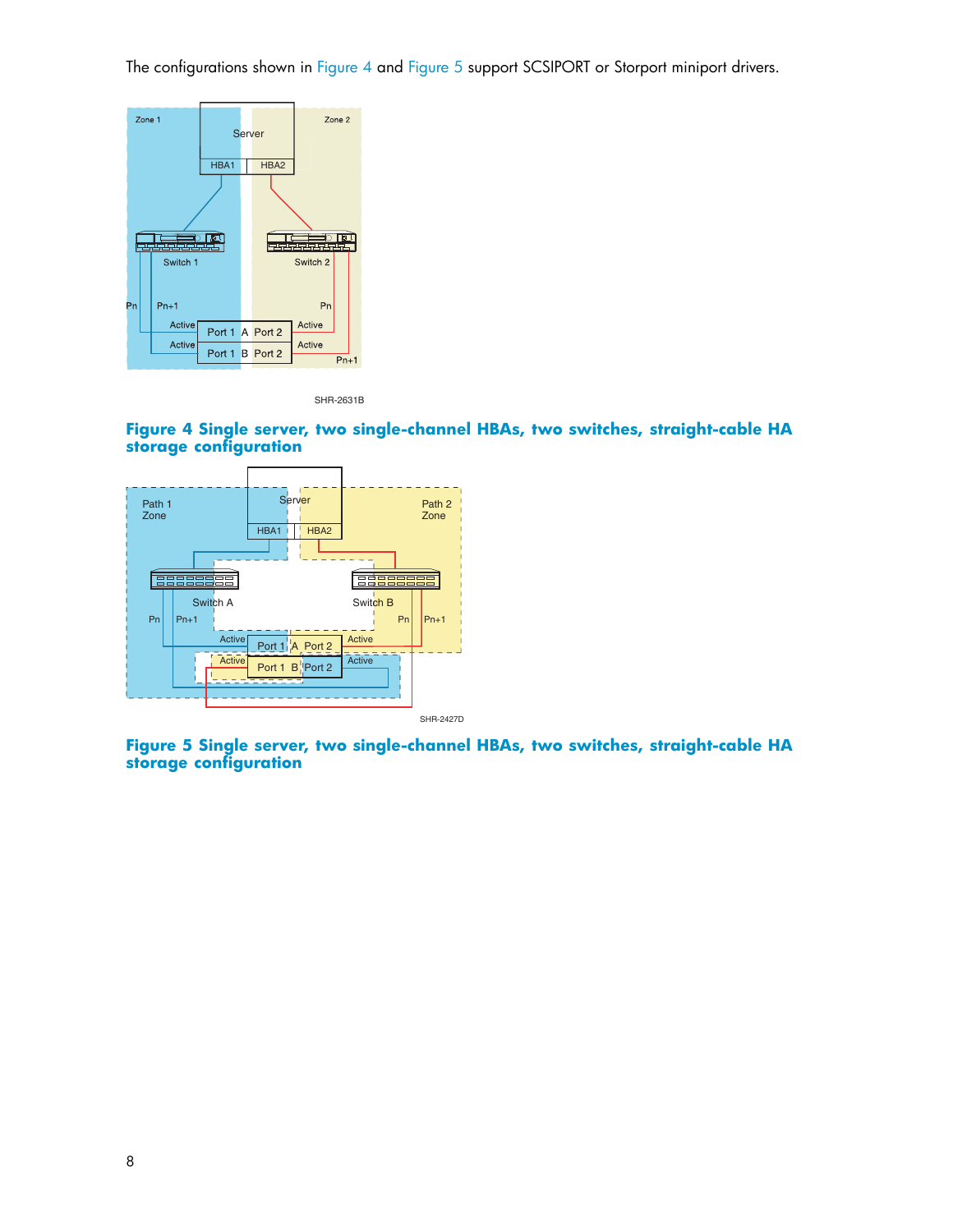The configuration shown in Figure 6 supports SCSIPORT or Storport miniport drivers.



#### **Figure 6 Clustered servers, four single-channel HBAs per server, two switches, cross-cable HA storage configuration**

## Cabling options for dual-channel HBAs

Dual-channel HBAs are typically used when the number of server PCI slots is limited. Figure 7 through Figure 12 show the cabling options for dual-channel HBAs.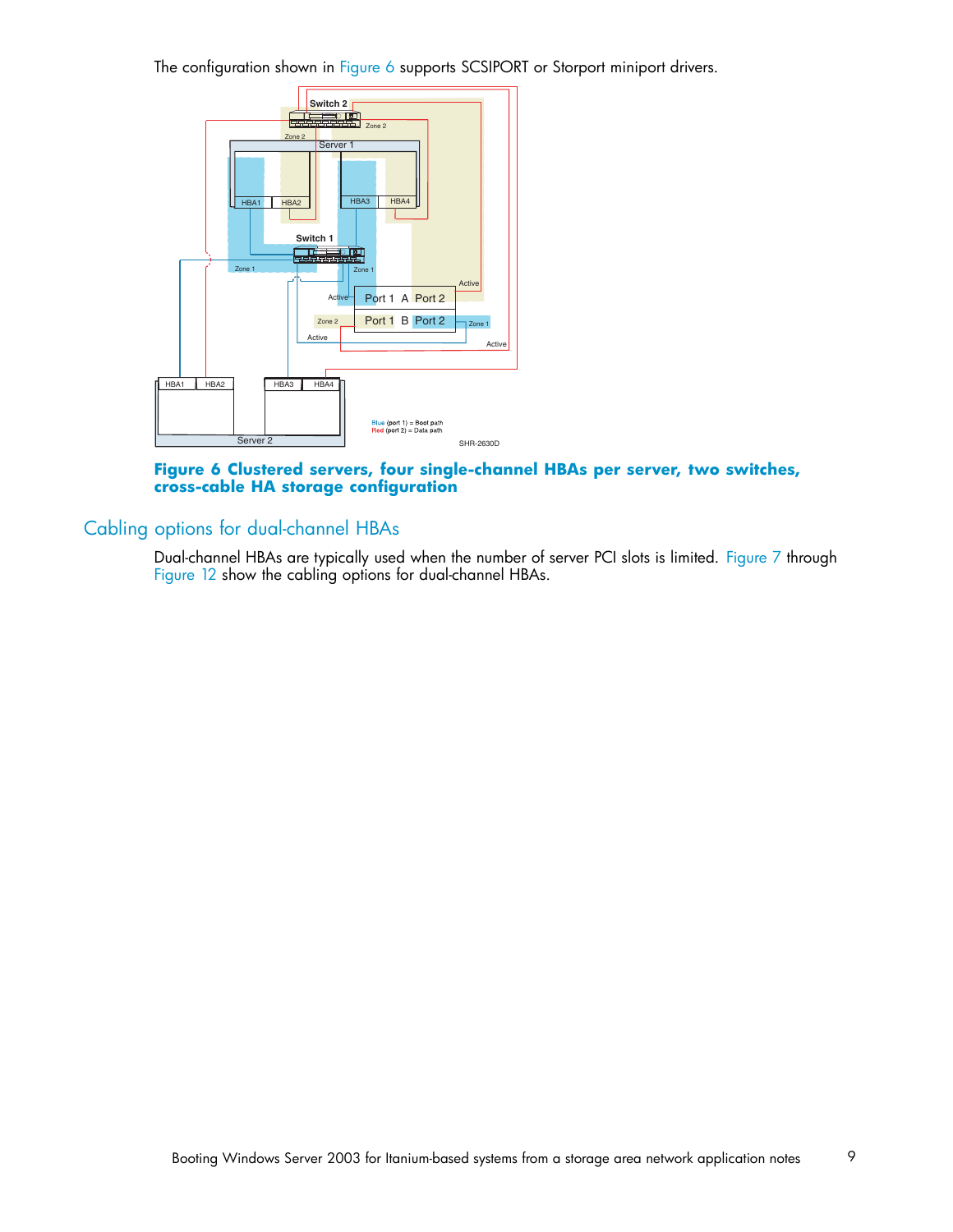

**Figure 7 Single server, one dual-channel HBA, one switch, straight-cable storage configuration**



SHR-2619C

**Figure 8 Single server, one dual-channel HBA, one switch, straight-cable storage configuration**



**Figure 9 Single server, one dual-channel HBA, two switches, cross-cable storage configuration**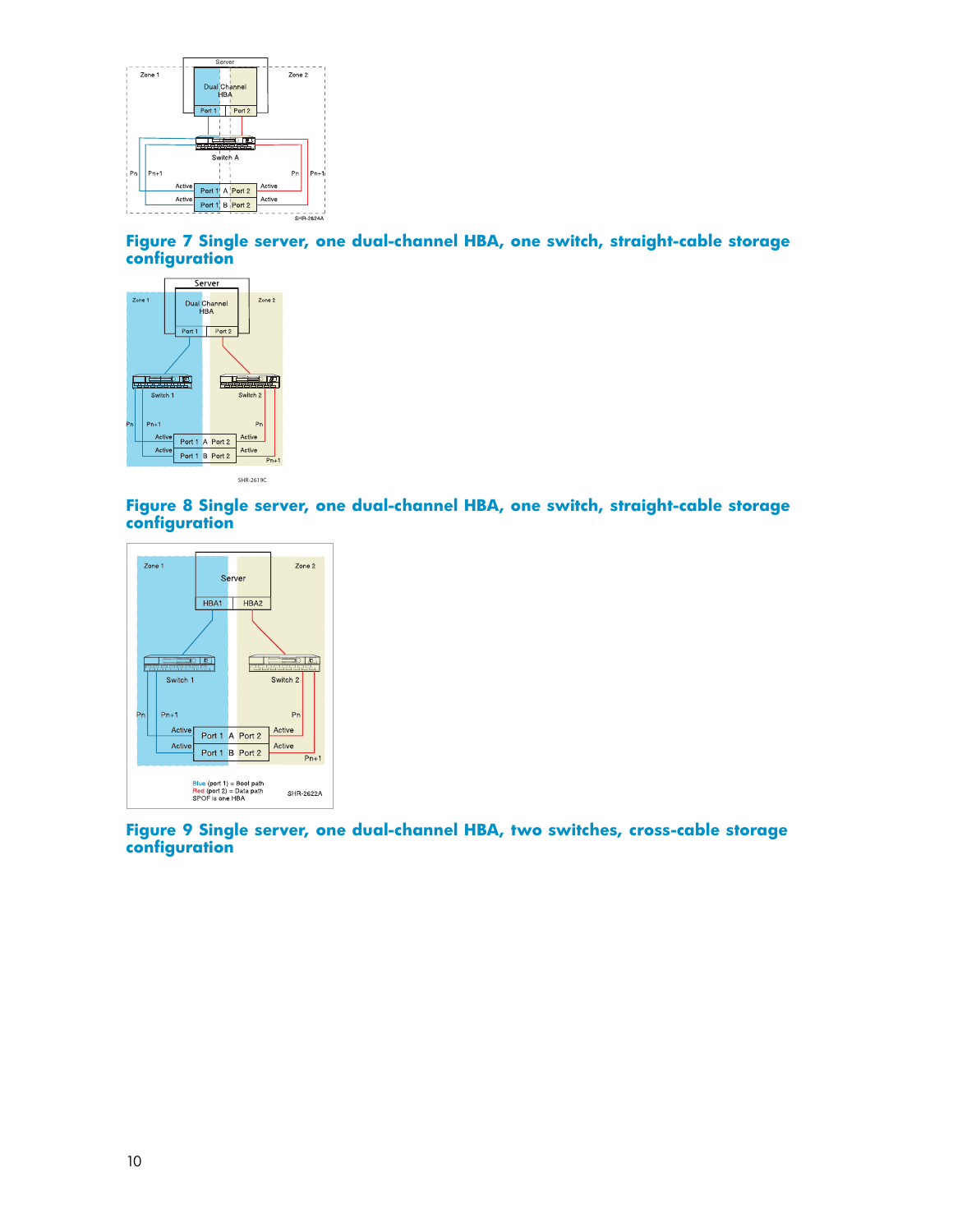The configuration shown in Figure 10 requires a Storport miniport driver.







**Figure 11 Single server, one dual-channel HBA, two switches, cross-cable HA storage configuration**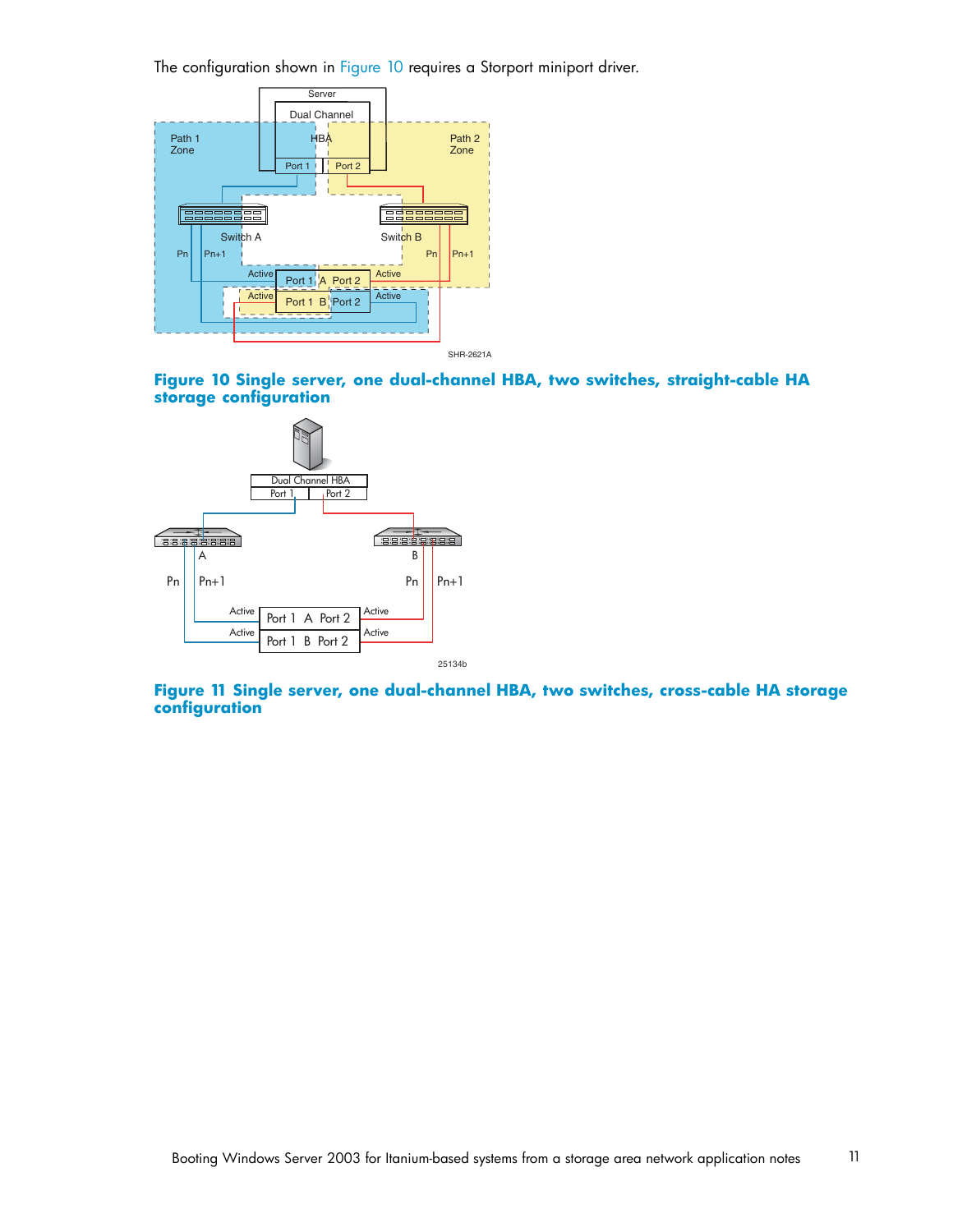The configuration shown in Figure 12 supports Storport miniport drivers.



SHR-2619C

#### **Figure 12 Single server, one dual-channel HBA, two switches, cross-cable HA storage configuration**

## Special considerations

## Storport miniport driver support for boot from SAN configurations

HP supports the Storport miniport driver for Windows Server 2003 SP1 for boot from SAN configurations.

For more information about the Storport miniport driver, see the following document: http://www.microsoft.com/windowsserversystem/storage/technologies/storport/storportwp.mspx.

You can obtain supported Storport miniport drivers from the HP SAN Infrastructure web site: http://h18006.www1.hp.com/storage/saninfrastructure.html.

### Considerations for booting clusters with SCSIPORT miniport drivers

Windows operating systems require that the HBA used for booting is not the same HBA used for cluster shared storage. You must use separate HBAs or HBA ports in each server when setting up for cluster booting. In general, the key steps for setting up booting include:

- Installing all HBAs but not connecting them
- Configuring each HBA that attaches to boot disks for booting (for clusters, a RAID array needs two separate boot disks)
- Connecting and setting up each HBA for booting, one at a time
- Setting up disk connectivity from each unique boot disk to its server, using the command line interface (CLI) or GUI
- Installing the Windows operating system on a unique and dedicated disk in the RAID array
- Ensuring that the drive letters are the same for the boot disks on both servers
- Booting the servers
- Installing cluster software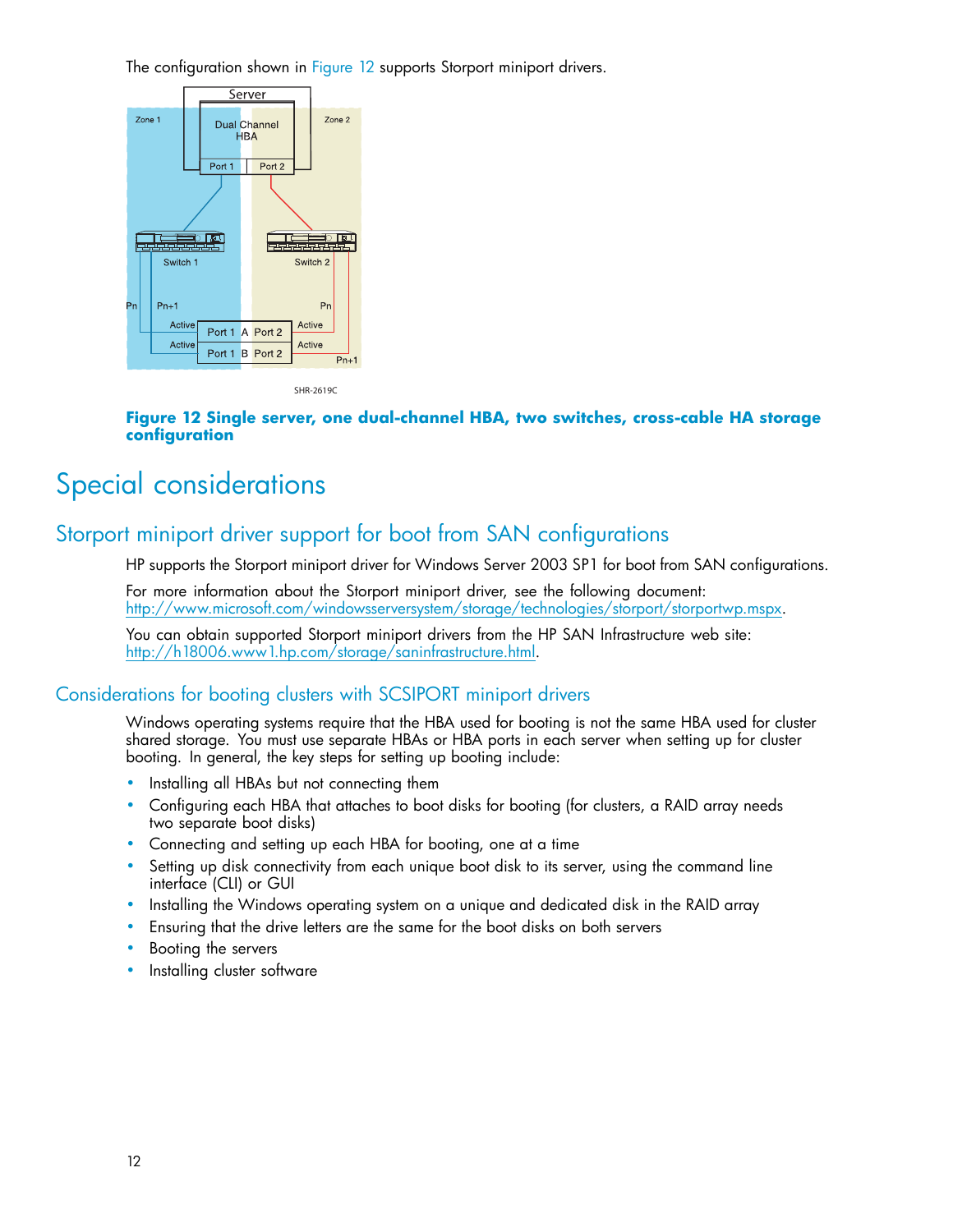#### **EX NOTE:**

You must run the Smart Component from a command line environment as shown in the following example to ensure that you have the proper driver parameter settings:

C:\>cp00xxxx.exe /x

## Considerations for multipath environments

Multipathing provides high-availability computing through a redundant data path to the RAID array.

Microsoft requires that the boot HBA be different from the shared-data HBA. When using the SCSIPORT miniport driver in a cluster configuration, each server must have four HBAs (with a minimum of two for boot and two for data, bringing the total to a minimum of eight HBAs for a two-node cluster). This configuration provides data-path redundancy for boot and data. When using the Storport miniport driver, the boot and data paths can reside on the same HBA. Multipath software loads after the operating system has booted and should be treated the same as any other application installation.

For Multipath software version information, go to http://h18006.www1.hp.com/products/sanworks/secure-path/spwin.html

or

http://h18006.www1.hp.com/products/sanworks/softwaredrivers/multipathoptions/windows.html

## Special considerations for XP Disk Arrays

Consider the following:

- The boot LUN must be LUN 0.
- If one server is booting from a SAN, one host group is required for the HBA on the server.
- If more than one server is booting from a SAN and all are accessing the same physical port, a unique host group is required for each HBA. Every host group must be assigned on a port with a unique LUN 0. If LUN security is turned off for this port (for example, port CL1-A), all servers defined in the host groups are given access to all LUNs in the default host group.

For detailed information about XP Disk Array host groups, LUN security, and host modes, see the *HP StorageWorks Command View XP user guide* at:

http://h20000.www2.hp.com/bizsupport/TechSupport/DocumentIndex.jsp?contentType=Sup portManual&locale=en\_US&docIndexId=179911&taskId=101&prodTypeId=12169&prod SeriesId=64820.

• To set up the remaining HBA ports, assign nonbooting HBAs to a different host group.

## Creating a LUN

The following sections describe how to create LUNs on storage arrays.

### Creating a LUN on Enterprise Modular Arrays

To create a LUN on Enterprise Modular Arrays:

**1.** Using a terminal emulator or a terminal connected to the storage subsystem, enter the following CLI commands to configure a device with no access allowed:

HSG> initialize disk10000 HSG> add unit d1 disk10000 disable\_access\_path=all HSG> show dl

**2.** Note the controller to which the LUN is recognized as online.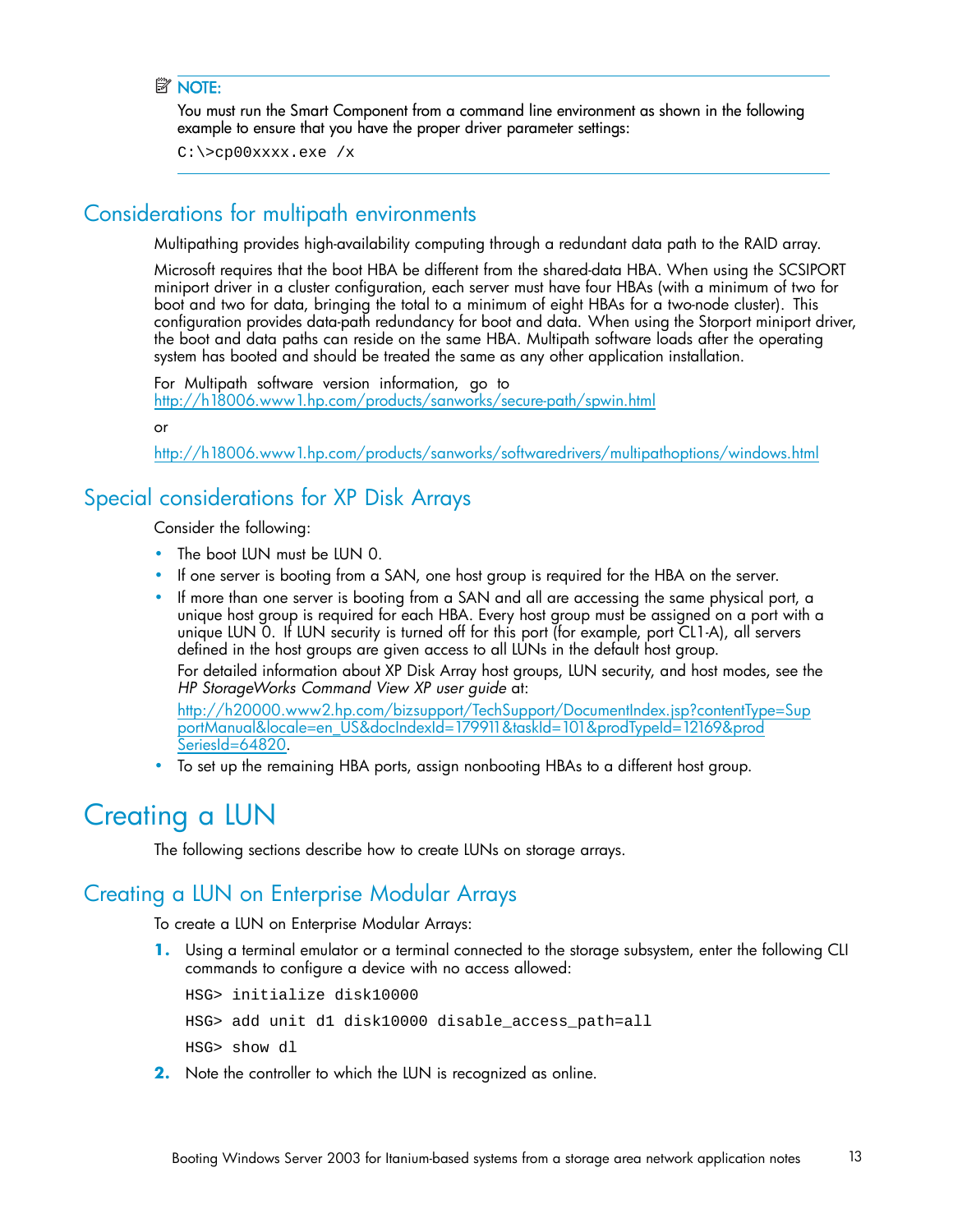**3.** Verify that the HBA is online by entering the following command:

HSG> show connections

- **4.** Optionally, rename the connection.
- **5.** Allow the HBA to access the LUN by entering the following command:

HSG> set dl enable\_access\_path=!newcon01

For more information about LUN Configuration, see the *HP StorageWorks HSG80 installation and configuration guide*.

## Creating a LUN on Enterprise Virtual Arrays

To create a LUN on Enterprise Virtual Arrays:

- **1.** Access Command View EVA or the HSV Element Manager through a web browser.
- **2.** Create the LUN and assign a host. You must create a host if one does not exist.
- **3.** Return to the server.

For detailed information about using the Enterprise Virtual Array Command View, see the *HP StorageWorks Command View EVA getting started guide*.

## Creating a LUN on Modular Smart Arrays

To create a LUN on Modular Smart Arrays:

- **1.** Create a virtual disk (LUN) using the Array Configuration Utility (ACU) on a separate server.
- **2.** Using the Selective Storage Presentation option, assign the LUN to the HBA connection.
- **3.** Return to the server.

## Creating a LUN on a Disk Array XP

To create a LUN on Disk Array XP:

- **1.** Using a web browser, start Command View XP.
- **2.** Select a port (such as CL1-A).
- **3.** Set LUN security for the array port.
- **4.** Create a host group with the proper host mode (for Windows, host mode  $= 0x0C$ ).
- **5.** Assign the first boot HBA port WWN to the newly created host group.
- **6.** Assign LUN 0 to that host group.

For detailed information about using Command View XP, see the *HP StorageWorks Command View XP for XP disk arrays user guide*.

## Setting up the server

Before booting from a SAN, set up the server as follows:

- Download and install the latest Integrity system firmware and Smart Setup software.
- Remove the internal hard disks.
- Record the WWN of each HBA port (each HBA should be tagged).
- Install all HBAs and connect one port to be targeted for booting.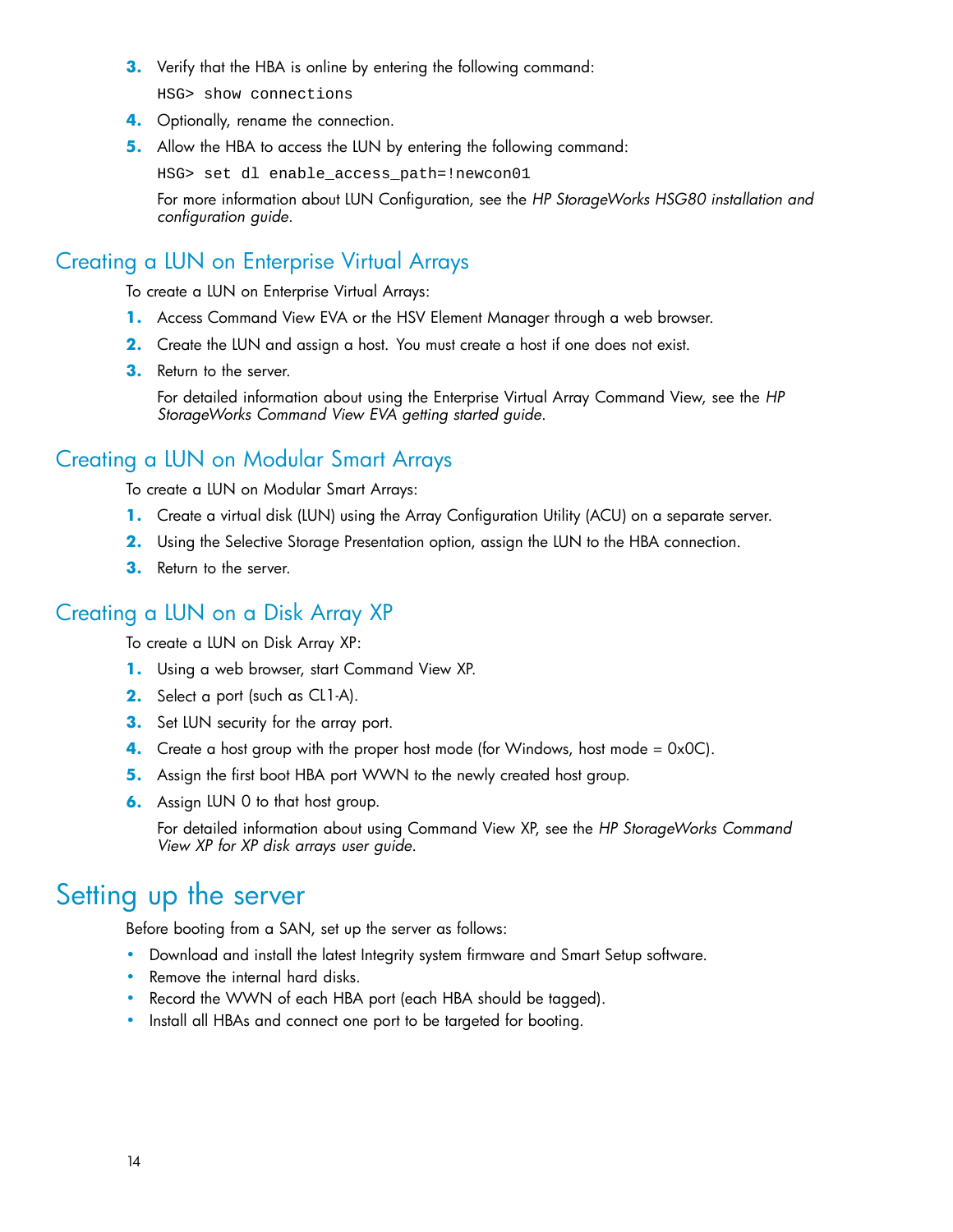## Updating the HBA firmware and EFI driver

To update the HBA firmware and EFI driver:

**1.** Insert the Smart Setup media in the CD-ROM drive while the system is booting up.

#### **EX NOTE:**

Use the Smart Setup media available with your Integrity server, or download the latest Smart Setup software at: http://h71028.www7.hp.com/enterprise/cache/277215-0-0-225-121.html.

**2.** Select Bootable DVD to display the EFI-Based Setup Utility (EBSU) Boot Manager.



#### **Figure 13 EFI Boot Manager menu**

- **3.** Click OK to access the main menu.
- **4.** Press F, or scroll down and select Maintain Firmware.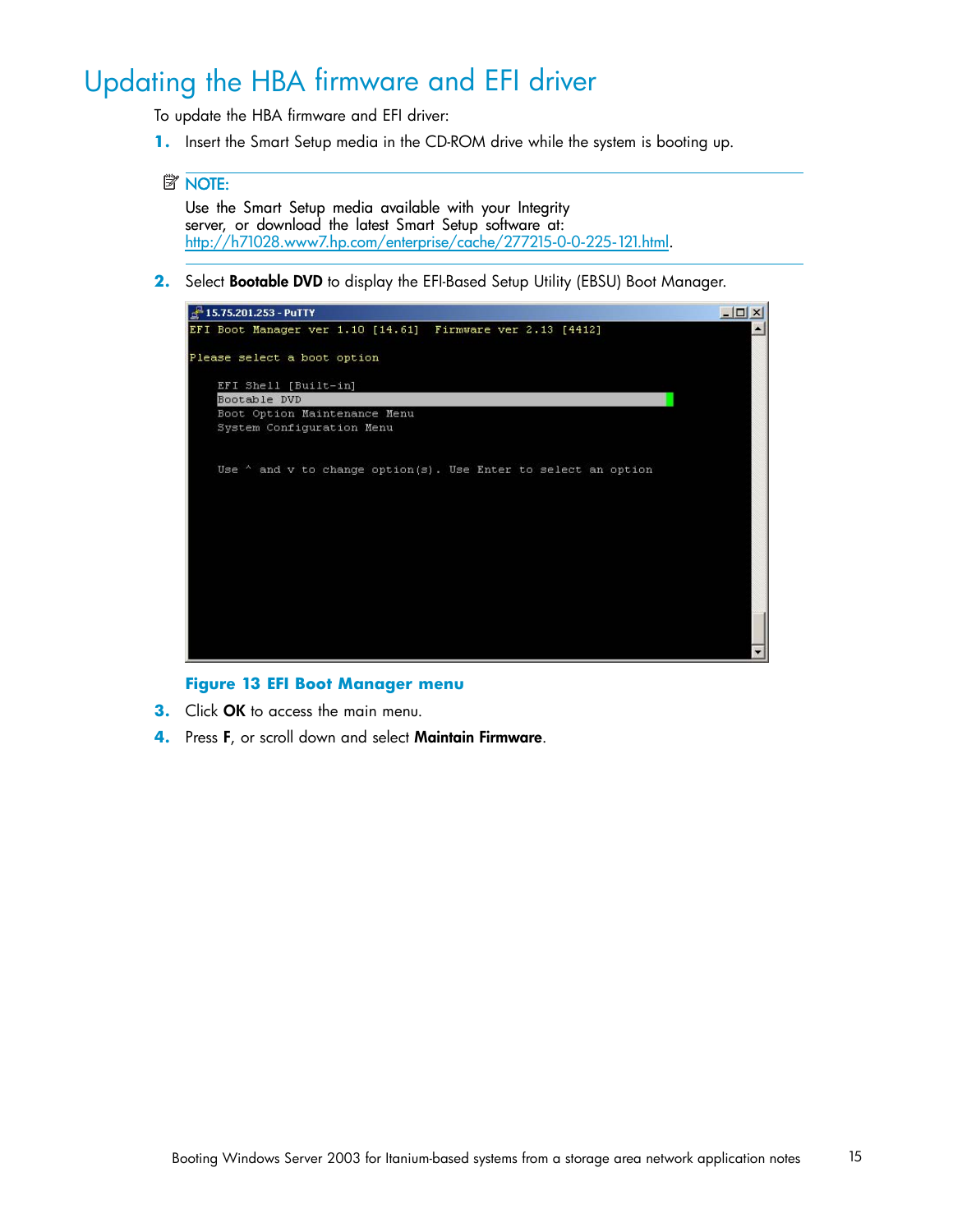

#### **Figure 14 EFI Boot Manager main menu**

- **5.** Verify that the HBA contains the latest firmware and EFI driver.
- **6.** Select the devices you want to update.



**Figure 15 Selecting a device to update**

- **7.** Press Tab to the Begin Flash option to flash the HBA.
- **8.** At the prompt, press **Tab** to the **Continue** option, and then press **Enter** to begin the flash.

When the flash is completed, the utility automatically reboots the server and starts the EBSU. The EBSU indicates that the flash was successful.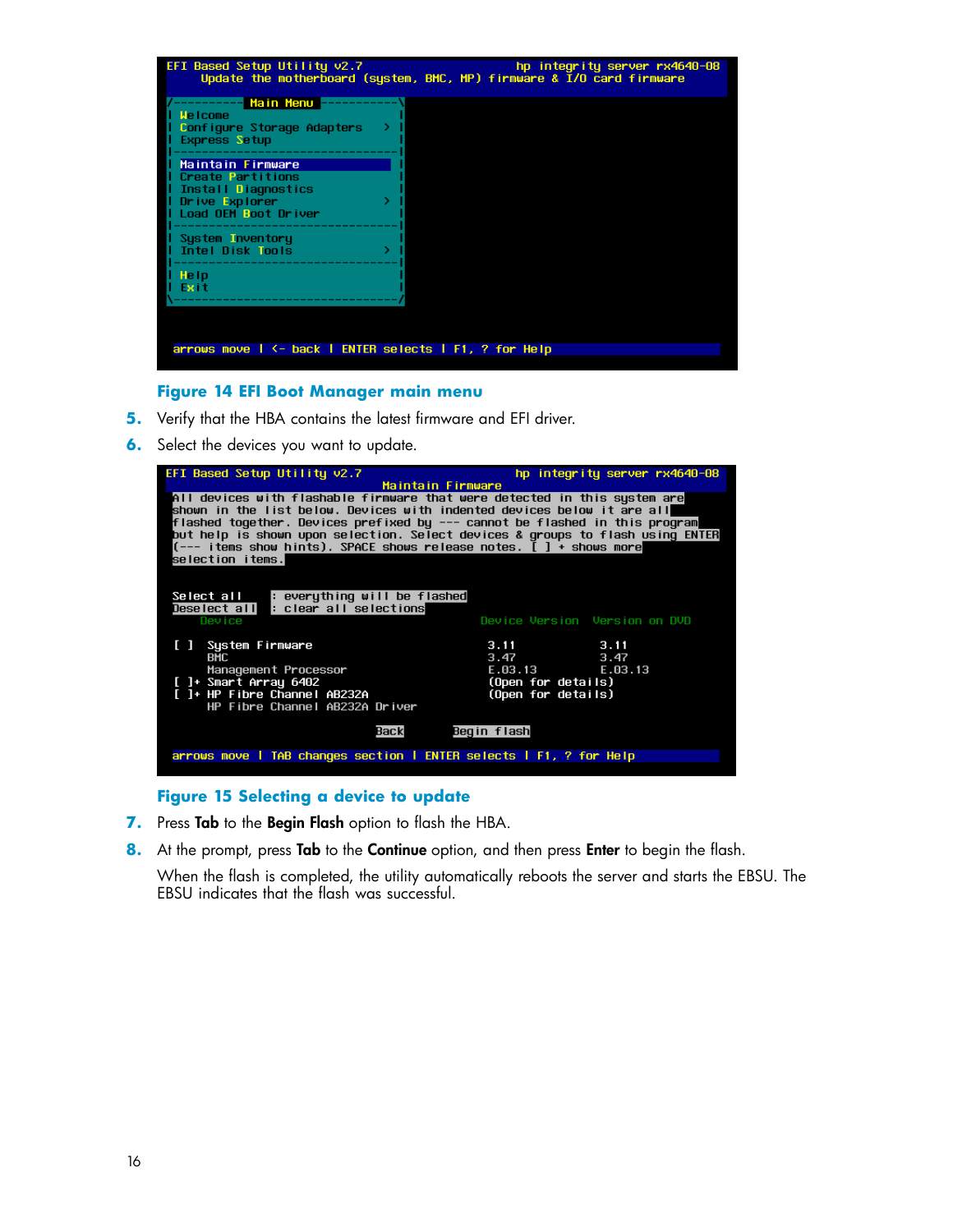| 15.75.201.253 - PuTTY        |                                                                                       |                            | $ \Box$ |
|------------------------------|---------------------------------------------------------------------------------------|----------------------------|---------|
| EFI Based Setup Utility VZ.4 | Firmware Flash Results                                                                | hp integrity server rx4640 |         |
|                              | The following firmware was flashed:                                                   |                            |         |
| [OK]                         | HP Fibre Ch 1B232A Driver                                                             |                            |         |
|                              |                                                                                       |                            |         |
|                              |                                                                                       |                            |         |
|                              |                                                                                       |                            |         |
| [OK]<br>[FAILED]             | means that the flash was successful.<br>means that the flash was unsuccessful.        |                            |         |
| [EXECUTED]                   | means that the flash program ran but did not return any status<br>(normal operation). |                            |         |
|                              |                                                                                       |                            |         |
|                              | ŌК<br>TAB changes section   F1, ? for Help                                            |                            |         |
|                              |                                                                                       |                            |         |

#### **Figure 16 Firmware Flash Results**

**9.** Press **Enter** twice to return to the main menu.

## Configuring the HBAs

This section describes how to configure the HBAs.

## Configuring the boot device for Emulex HBAs

To configure the boot device for Emulex HBAs:

**1.** Select Configure Storage Adapter and then select an HBA.



#### **Figure 17 Configure Storage Adapter screen**

**2.** Press Enter to select and configure the HBA.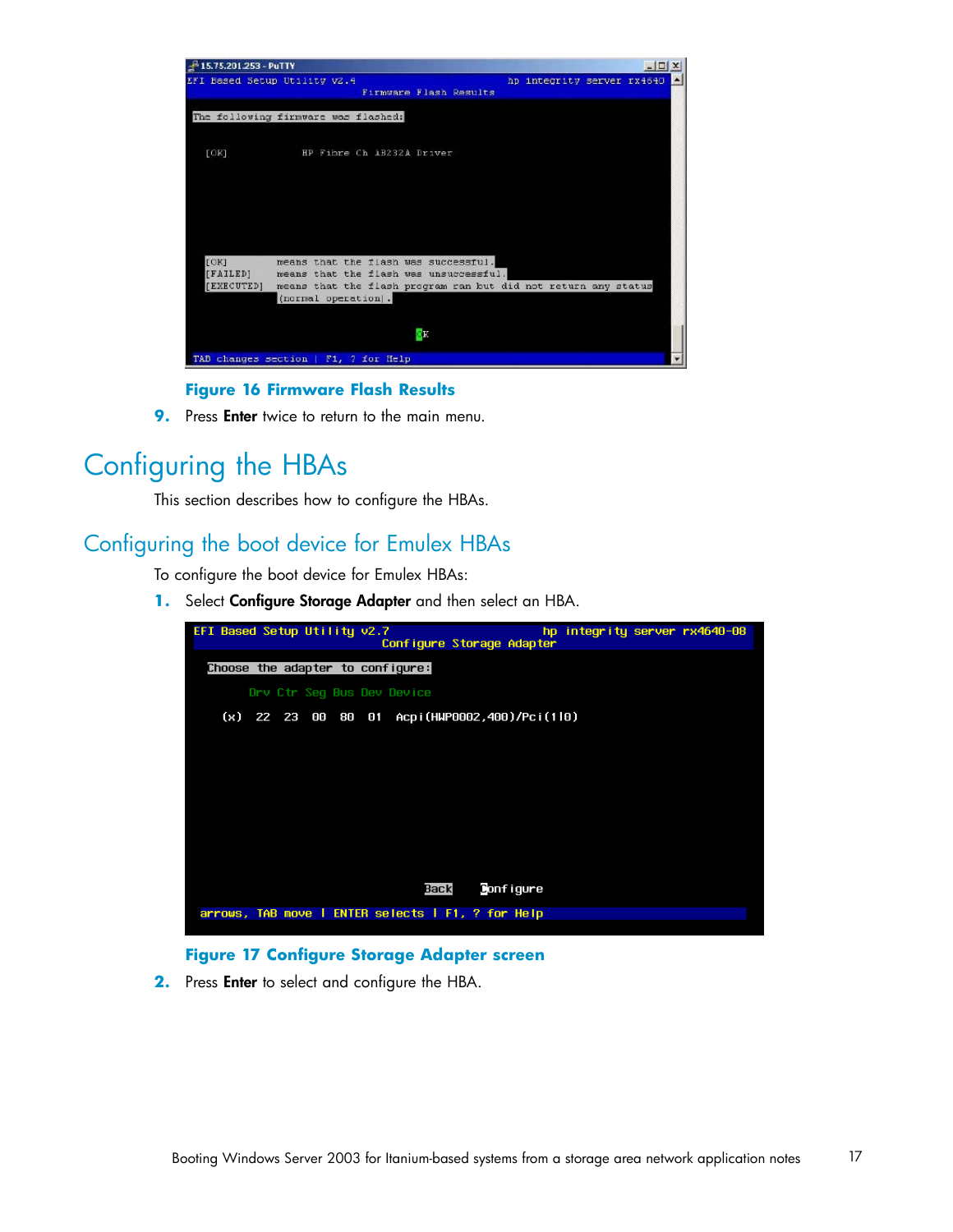

#### **Figure 18 Configure the Fibre Channel card screen**

- **3.** Select an HBA.
- **4.** Select Setup Utility.
- **5.** Select Reset to Default Values.
- **6.** Enter Yes at the Do you want to force defaults? prompt.
- **7.** Select Enable or Disable BIOS.
- **8.** Select Enabled.
- **9.** Press **ESC** to return to the main menu.
- **10.** Select Configure the HBA parameters.
- **11.** Select Topology.
- **12.** Select Point to Point.
- **13.** Press Esc twice to return to the main menu.
- 14. Select **Configure Boot Parameters** (The boot table should be empty).
- **15.** Select Configure Boot Devices.

#### **E** NOTE:

If there is an entry in the boot table, press Enter and then select Clear Flash Boot Info. This creates an empty table. Continue with the procedure.

**16.** Select **Scan Targets** to return to the empty Boot Table screen.

The HBA is now logged into the switch.

- **17.** Follow the steps in "Setting up initial zoning" on page 6, unless directly connected.
- **18.** On the boot server, select the first line and then press **Enter**.
- **19.** Select Scan Targets.

A single WWN appears. This is the node to which your boot device is attached.

**20.** Using a storage configuration application, or following the procedures in "Creating a LUN" on page 13, create one LUN and give it access to the HBA WWN.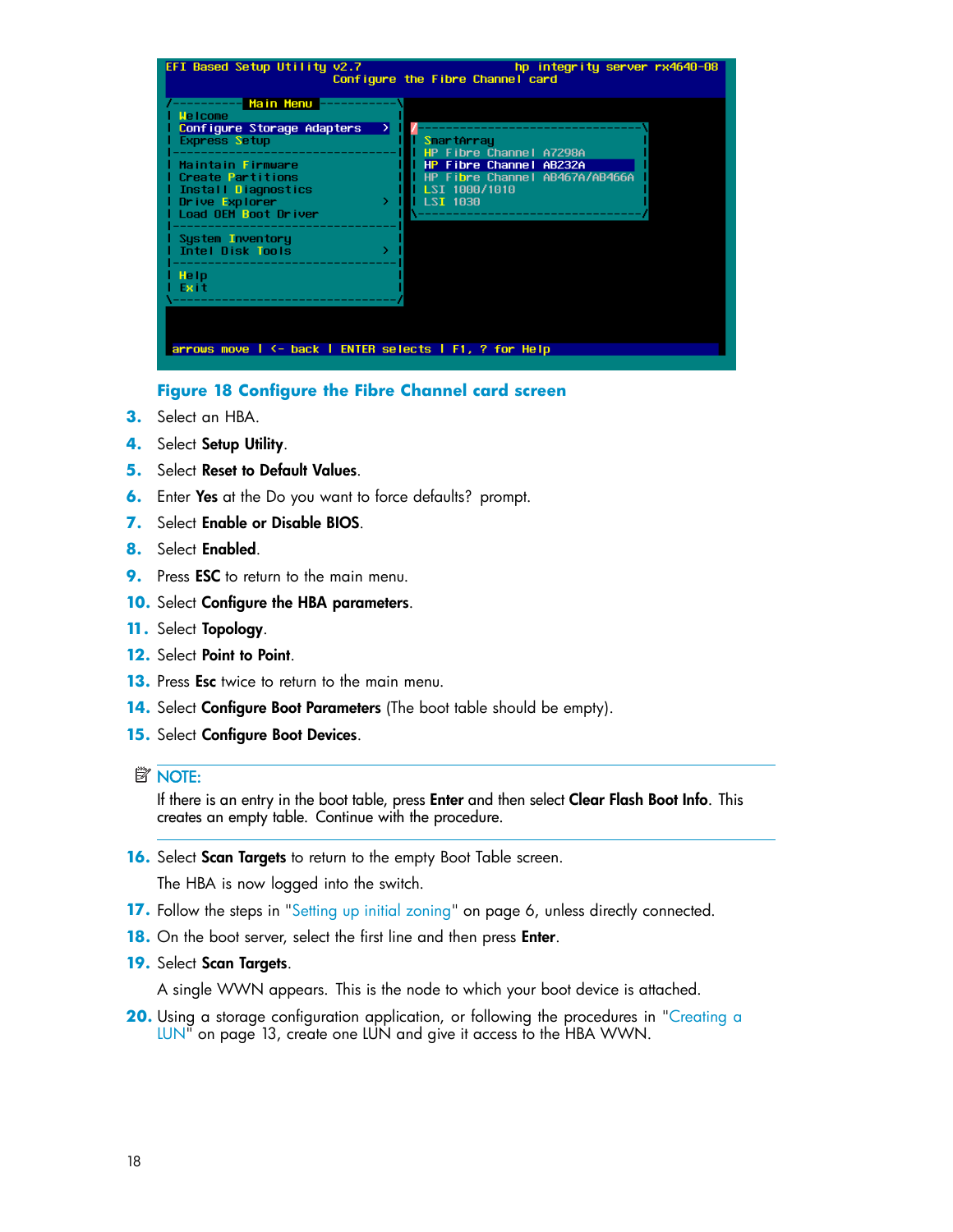#### **E** NOTE:

For Disk Array XP, you must run Scan Targets a second time after you create LUN 0 and present it to the host. Doing so makes the WWNN of the boot HBA available so it can be presented to the LUN.

- **21.** On the boot server, press Enter to display a LUN. (This is the LUN to which your boot device has access.) Press Enter.
- **22.** Select Boot this device via WWN.

The boot table has one entry that displays the boot device target WWN and LUN information.

23. Press **ESC** until you exit the utility.

### Configuring QLogic HBAs

QLogic HBAs do not require configuring the boot device.

You need only follow the steps in "Setting up initial zoning" on page 6, unless directly connected.

## Installing the operating system

You can install the operating system using one of the following procedures:

- Installing from the Re-install CD-ROM, page 19
- Installing from the Microsoft CD-ROM, page 20
- Special procedures for RX8620 or RX7620 systems, page 22

### Installing from the Re-install CD-ROM

To install the operating system using the Re-install CD-ROM:

- **1.** Insert the Windows operating system Re-install CD-ROM.
- **2.** Select Bootable DVD from the EFI Boot Manager menu.



**Figure 19 Installing the operating system using the Windows CD-ROM**

- **3.** When the HP recovery console menu opens, click Re-install. Ignore the warning about deleting all data on the drive and click OK.
- **4.** When asked to select the boot drive partition size, select **C** to use the full drive size.
- **5.** Use the latest Smart Setup CD-ROM to update the system drivers and agents.

It is not necessary to re-install the HBA driver unless an update is available.

#### li<sup>2</sup> NOTE:

For single-path configurations, skip step 6, step 9, and step 10.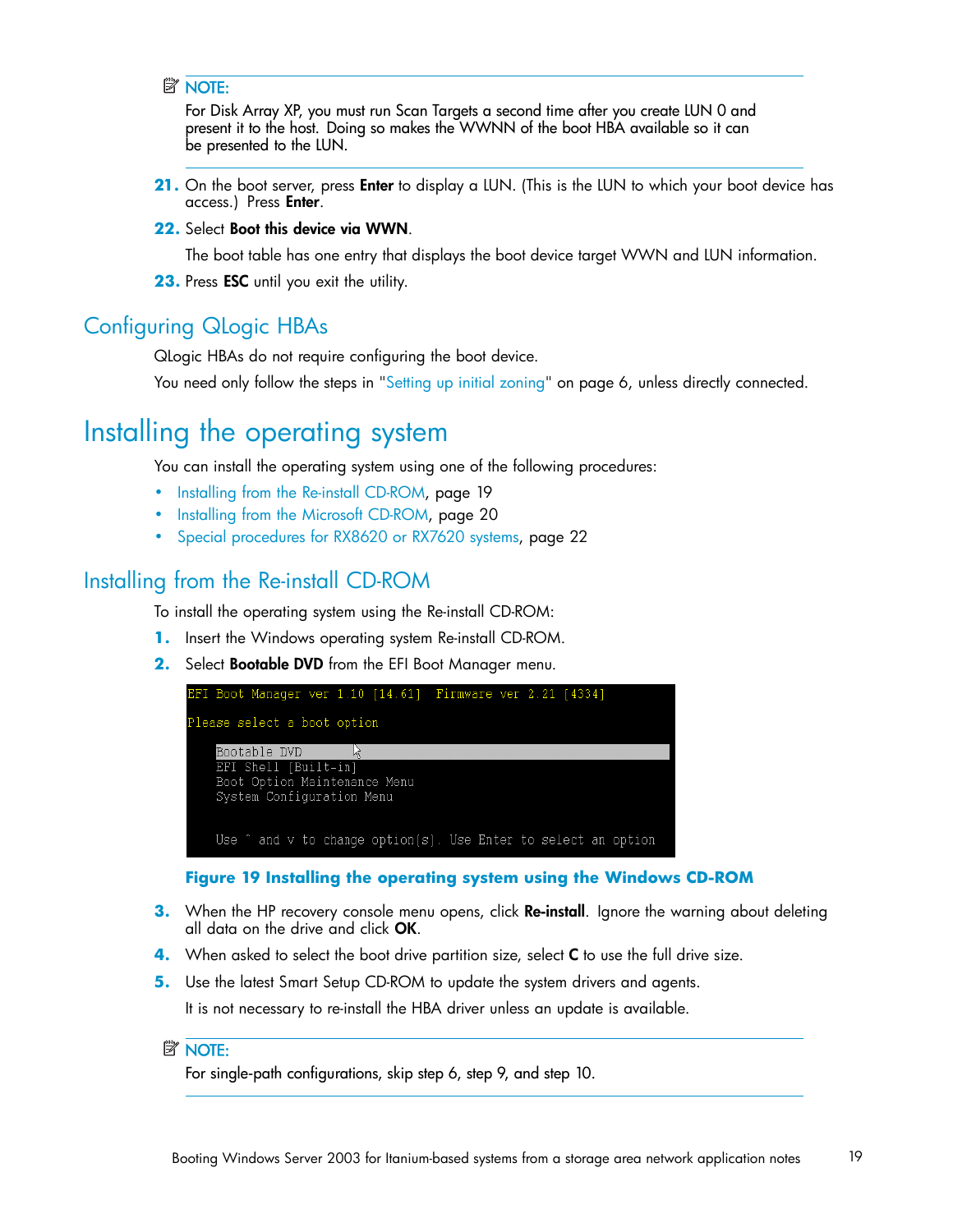- **6.** Install multipathing software if applicable.
- **7.** Install the latest operating system service pack.
- **8.** Reboot the server to complete the installation.
- **9.** Follow through on for each additional controller port assignment to the HBAs.
- **10.** Connect any nonbooting HBAs.
- **11.** Follow the procedure in "Finalizing zoning " on page 6.
- **12.** Create and assign all other storage LUNs to the appropriate HBAs.

## Installing from the Microsoft CD-ROM

Use the following procedures to install the operating system using the Microsoft CD-ROM.

#### Loading the HBA driver

To load the HBA driver:

- **1.** Insert the HP Smart Setup CD-ROM.
- **2.** Select Bootable DVD from the EBSU menu and press Enter.
- **3.** Select Load OEM Boot driver or press B to display the Load OEM Boot Driver screen.

| £ 15.75.201.207 - PuTTY                                                                                                                                                                                                                                                                                                                                                    |                            | $ \Box$ $\times$ |
|----------------------------------------------------------------------------------------------------------------------------------------------------------------------------------------------------------------------------------------------------------------------------------------------------------------------------------------------------------------------------|----------------------------|------------------|
| EFI Based Setup Utility v2.5                                                                                                                                                                                                                                                                                                                                               | hp integrity server rx5670 |                  |
| Load OEN Boot Driver                                                                                                                                                                                                                                                                                                                                                       |                            |                  |
| Select the boot controller driver to place on a ramdisk/virtual floppy for<br>use during the Uindows OS installation. This feature replaces physical<br>floppy disks & the F6 process from previous versions of Windows. If your<br>desired device is not listed then it is not connected or the driver is not<br>needed. Please see help for a list of supported devices. |                            |                  |
| NOTE: After choosing a card, you cannot change your selection unless the<br>system is reset.                                                                                                                                                                                                                                                                               |                            |                  |
| () HP Fibre Channel A7298A, AB232A, AB467A, AB466A                                                                                                                                                                                                                                                                                                                         |                            |                  |
|                                                                                                                                                                                                                                                                                                                                                                            |                            |                  |
| Back<br>Load                                                                                                                                                                                                                                                                                                                                                               |                            |                  |
| arrows, TAB move   ENTER selects   F1, ? for Help                                                                                                                                                                                                                                                                                                                          |                            |                  |

#### **Figure 20 Load OEM Boot Driver**

- **4.** Select the appropriate Fibre Channel HBA and press Enter.
- **5.** Press Tab once and then press Enter to load the driver.

The system displays a message confirming that the driver is loaded.

**6.** Select **Exit** or press **X** to exit.

### Preparing the SAN disk device for operating system installation

To prepare the disk device for operating system installation:

- **1.** Select **EFI Shell** on the EBSU menu.
- **2.** With the HP Smart Setup CD-ROM in the DVD drive, change to the CD-ROM file system.

#### **E** NOTE:

The CD-ROM file system might be mounted somewhere other than fs0.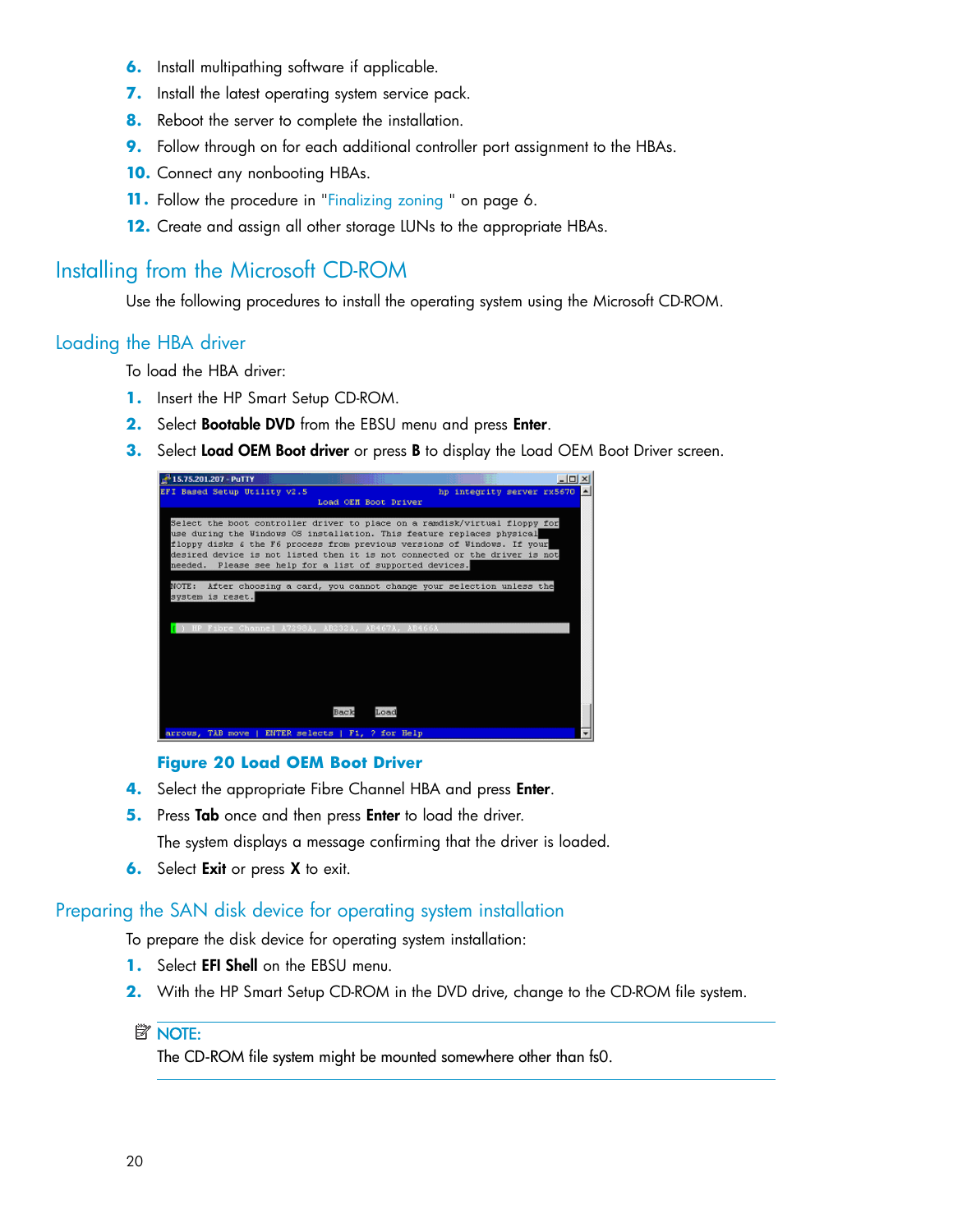**3.** At the command prompt, change to the location of the Diskpart Utility:

```
Shell> fs1:
```
fs1:\> cd efi\efi\_utils

**4.** Run the DiskPart Utility:

fs1:\efi\efi\_utils> diskpart.efi

**5.** List the partitions available:

DiskPart> list

Output similar to the following appears:

```
--- ------- ----------------
### BlkSize BlkCount
0 200 B40
1 200 4800000
```
#### **EX NOTE:**

Device 0 is the virtual floppy disk and Device 1 is the LUN created to install the operating system. The BlkCount value varies depending on the size of the LUN created; it does not match the LUN size.

**6.** Enter the select command to select the boot device:

```
DiskPart> Select 1
```
Selected Disk = 1s

**7.** Inspect the disk. If a message other than the following displays, use the clean command to destroy all partitions on the disk.

DiskPart>inspect Selected Disk = 1 The disk is RAW, nothing to inspect.

**8.** Exit DiskPart:

DiskPart> exit

- **9.** Remove the HP Smart Setup CD-ROM and insert the Windows Server 2003 CD-ROM in the drive.
- **10.** Rescan the drives, which gives the CD-ROM system access to the Windows CD-ROM files.

fs1:\efi\efi\_utils > map –r

**11.** Select Exit to return to the EFI Boot Manager menu.

You are now ready to install the operating system.

### Installing the operating system

#### li<sup>2</sup> NOTE:

For RX8620 or RX7620 systems, follow the instructions in "Special procedures for RX8620 or RX7620 systems" on page 22 before installing the operating system.

To install the Windows Server 2003 operating system:

**1.** With the Windows Server 2003 CD-ROM in the DVD drive, select Bootable DVD. Press any key to boot the CD-ROM and start the installation process.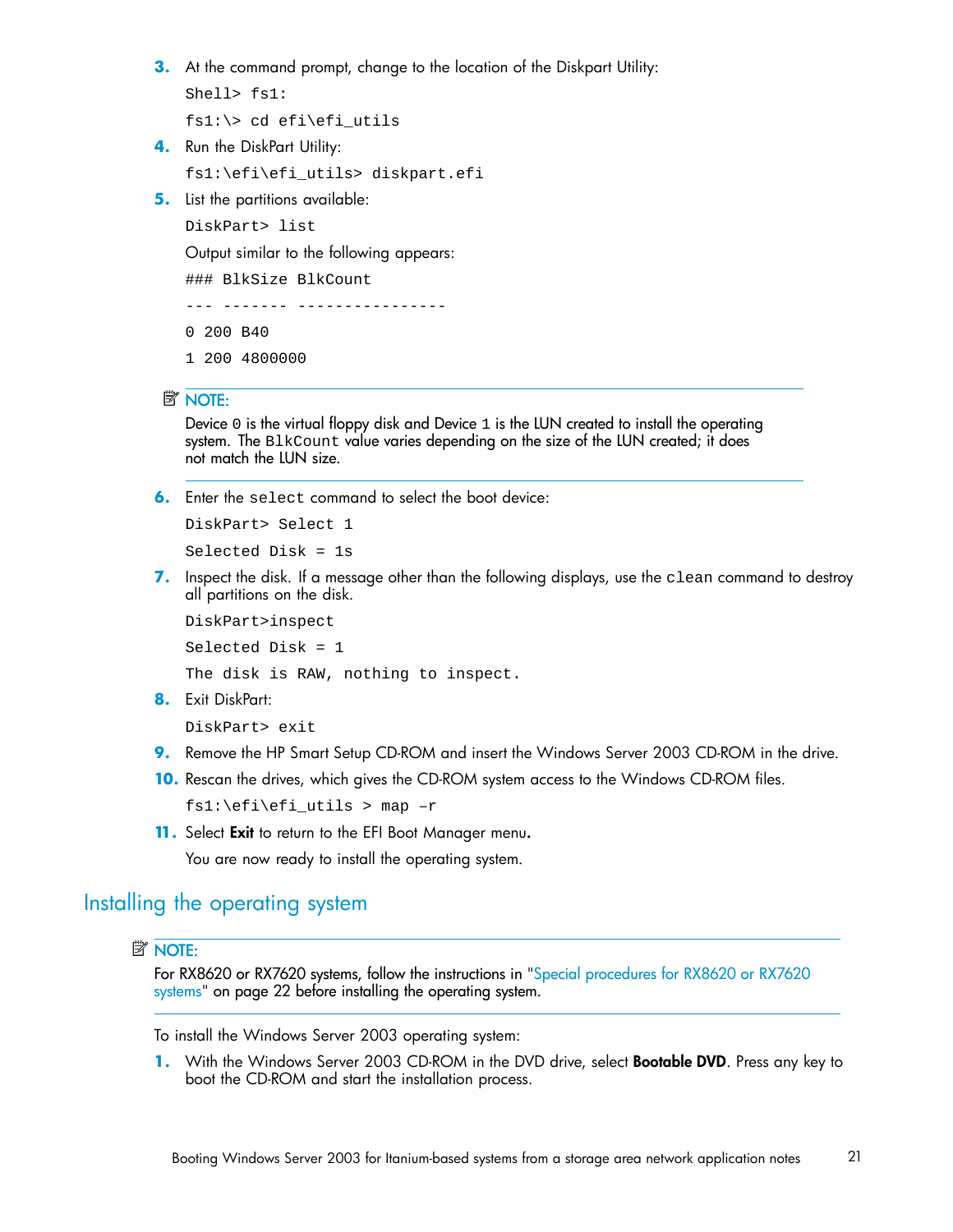#### **E** NOTE:

Do not press F6 to load any mass-storage device drivers.

- **2.** Use the latest HP Smart Setup CD-ROM to update the system drivers and agents.
- **3.** To re-install the HBA driver, run the Smart Component by selecting **Drivers > Driver for FC HBA**. This sets the HP-supported registry parameters. When you reboot, these changes are implemented (step 5).
- **4.** Install multipathing software.
- **5.** Reboot the server to complete the installation.

#### **E** NOTE:

For single-path configurations, skip steps 6 through 8.

- **6.** Follow steps 6 through 22 in "Configuring the HBAs" on page 17 for each additional controller port assignment to the HBAs.
- **7.** Connect any nonbooting HBAs.
- **8.** Follow the procedure in "Finalizing zoning " on page 6.
- **9.** Create and assign all other storage LUNs to the appropriate HBAs.

### Setting up the other server nodes

Before installing the operating system on other nodes in the cluster, repeat the setup steps described in Setting up the server, Updating the HBA firmware and EFI driver, and Installing the operating system for the other servers.

## Special procedures for RX8620 or RX7620 systems

Use the following installation procedures for RX8620 or RX7620 systems before installing the Windows operating system.

#### Running Express Setup

- **1.** With the HP Smart Setup CD-ROM in the DVD drive, select Bootable DVD.
- **2.** Select Express Setup and follow the on-screen instructions.
- **3.** After Windows formats the drive and reboots, continue with the procedure for adding the NOVESA settings to the boot LUN.